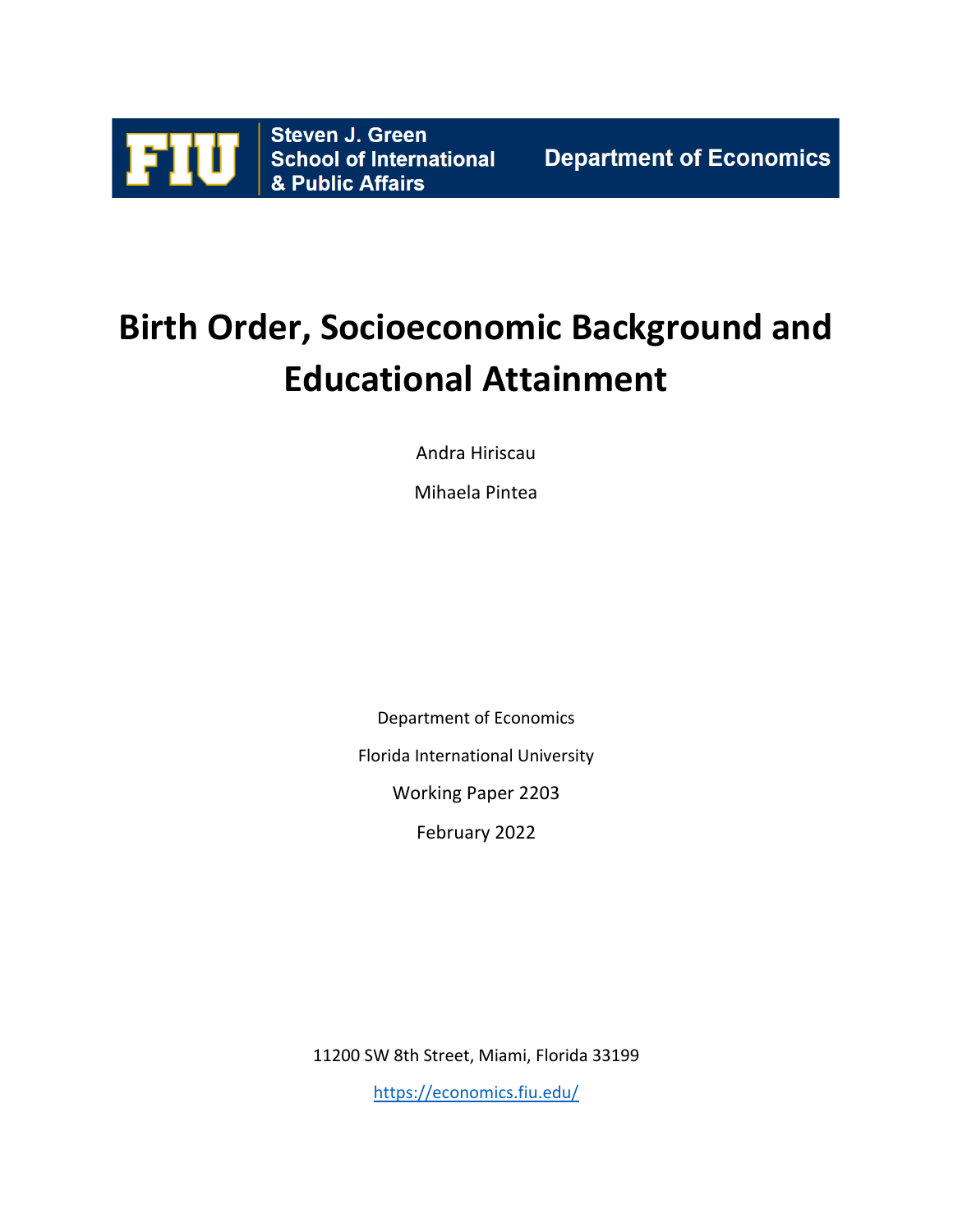# Birth Order, Socioeconomic Background and Educational Attainment<sup>∗</sup>

Andra Hiriscau†

Mihaela Pintea‡

February 14, 2022

#### Abstract

This paper examines the effect of birth order on educational attainment in the United States and the underlying mechanism producing these effects. Using a family fixed effects model, we find negative birth order effects on educational outcomes. However, this effect varies depending on the household's income, being the strongest for households with the highest income and diminishing as households' income decreases. In addition, we show that the timing of income across childhood is important for completed education, as the largest gap in educational attainment between siblings emerges between those who were born and spent their early childhood in wealthier households.

JEL Classification: D1, I2, J1

Keywords: birth order, human capital development, household income, education

<sup>∗</sup>We thank Sheng Guo, Norihiko Matsuda, Andrei Munteanu, Tobias Pfutze and participants at the Annual Scientific Conferences of Romanian Academic Economists from Abroad (ERMAS) for valuable feedback and suggestions.

<sup>†</sup>Department of Economics, William & Mary, E-mail: ahiriscau@wm.edu

<sup>‡</sup>Department of Economics, Florida International University, E-mail: pinteam@fiu.edu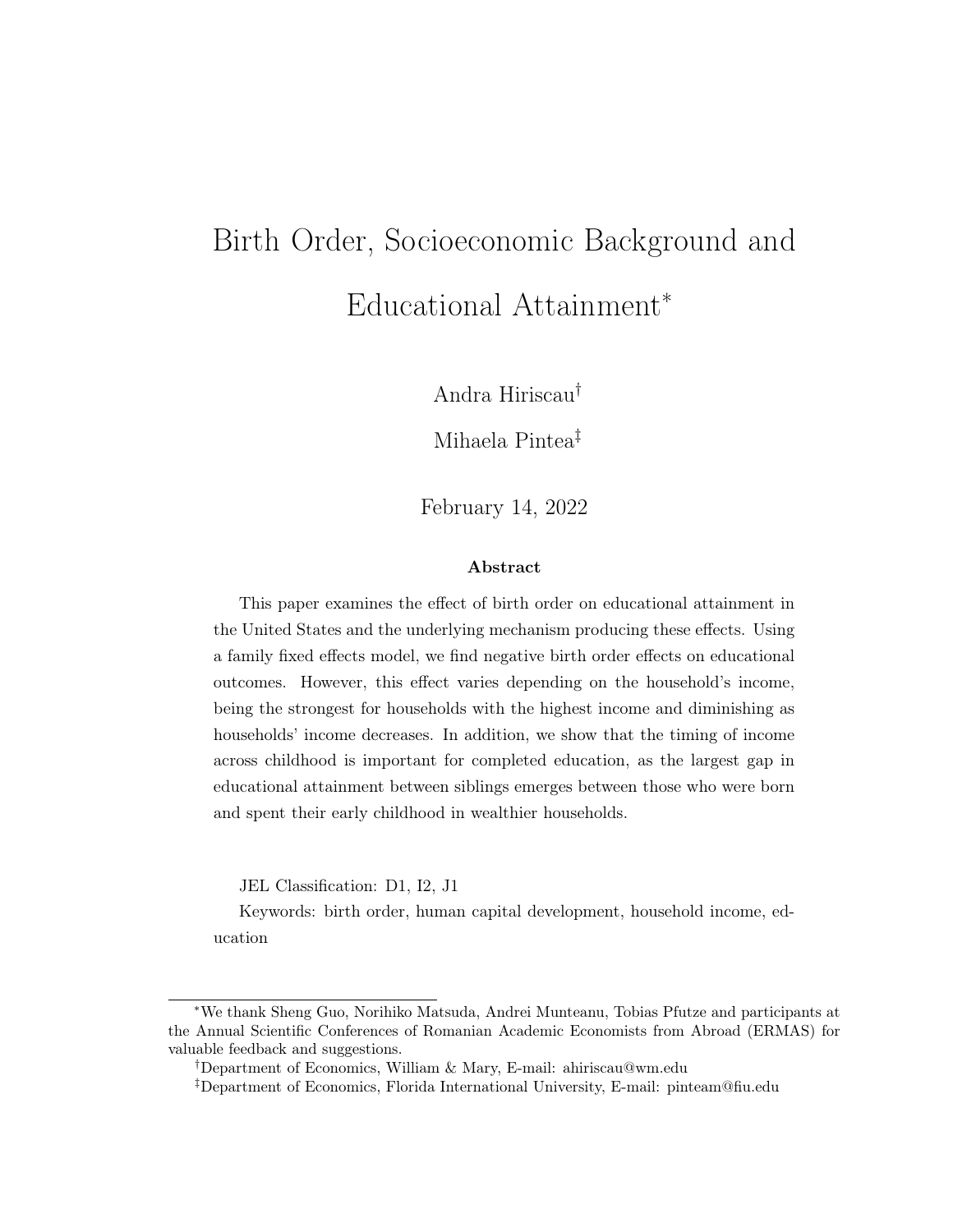# 1 Introduction

What determines a child's success in life? Previous studies have shown that family socioeconomic factors (e.g., background income, wealth, and family size) play an essential role in shaping a child's educational attainment, affecting the individual's future income. Children born into families with higher socioeconomic status tend to attain more education and achieve higher financial success compared to children born into families with lower socioeconomic status.<sup>[1](#page-2-0)</sup>

At the same time, we observe high heterogeneity in educational attainment even within families. Therefore, this paper will focus on how birth order influences educational attainment within families, among siblings, with a particular concern on the differences that a family's socioeconomic status might induce.

The evidence of birth order effects on various outcomes indicates a reliable divide between high-income and low-income countries (De Haan, Plug, and Rosero [2014\)](#page-34-0). Our analysis focuses on the US and investigates whether birth order effects are also different within the same country, depending on the household's income level. This study is the first to apply US data and investigates in-depth whether birth order has different impacts depending on families' income levels. We find that first-born children acquire, on average more education than their younger siblings. This effect is the strongest among the wealthiest households, and it diminishes with the reduction in incomes such that it can become positive for the poorest household in certain specifications. <sup>[2](#page-2-1)</sup>.

Using data from Mexico, a middle-income country, Esposito, Kumar, and Villaseñor [\(2020\)](#page-35-0) finds similar effects when they focus on the interplay between a house-

<span id="page-2-0"></span><sup>&</sup>lt;sup>1</sup>Lundborg, Nilsson, and Rooth  $(2014)$ , Chetty, Hendren, Kline, and Saez  $(2014)$ ), Chetty, Hendren, Lin, Majerovitz, and Scuderi [\(2016\)](#page-34-2), Chetty and Hendren [\(2018\)](#page-34-3)

<span id="page-2-1"></span><sup>2</sup>Positive birth order effects- first-born children perform worse than their siblings; Negative birth order effects- first-born children have better educational outcomes than their siblings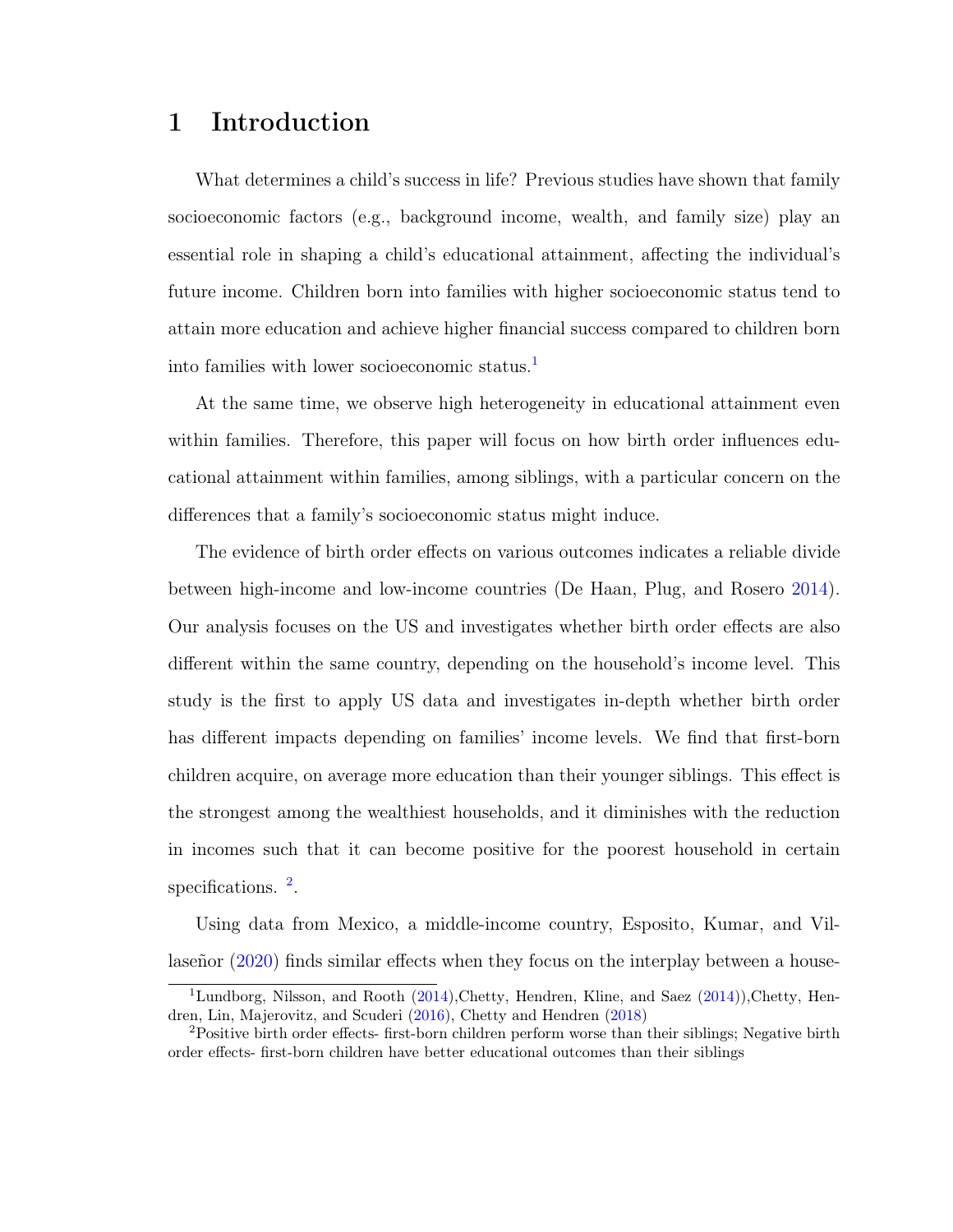hold's economic status and birth order; higher wealth is associated with stronger negative birth order effects on educational outcomes. De Haan et al. [\(2014\)](#page-34-0), using data from Ecuador, finds positive birth order effects, which are reversed for the wealthy and highly educated families. These papers focus on parental income contemporaneous with children's outcomes.

Our paper also distinguishes itself from previous studies by using a long panel dataset, Panel Study of Income Dynamics (PSID), that covers the years 1968-2017 to extract information on parental income when children were young. Thus, we are able to link socioeconomic characteristics during childhood with completed education as an adult. In this manner, we can assess if parents' financial constraints cause them to invest differently among their children when they are young and how this affects long-term educational outcomes. Furthermore, novel in the literature, we extend the analysis to incorporate the timing of parental income. We show that parents' income in early childhood has the strongest impact on birth order.

Consistent with previous findings in the United States and in other developed countries, higher birth order is associated with fewer years of completed education and lower likelihood of high school graduation. Using a family fixed effects estimation, we show that a second-born child acquires, on average, 0.221 fewer years of schooling than the older sibling; the second-born child has a 4.6 percentage point lower probability of completing high school and a 4.9 percentage point lower probability of earning a graduate degree. We split our sample by parental income and show that the wealthier the family the more educated the first born is relative to their sibling. In our preferred specification, the first-born in a family ranked within the highest quintile of income acquires 1.18 additional years of schooling relative to the second-born; this difference decreases to 0.66 for the second quintile and becomes statistically indistinguishable from 0 for the lowest quintile. These results are consistent with lower socioeconomic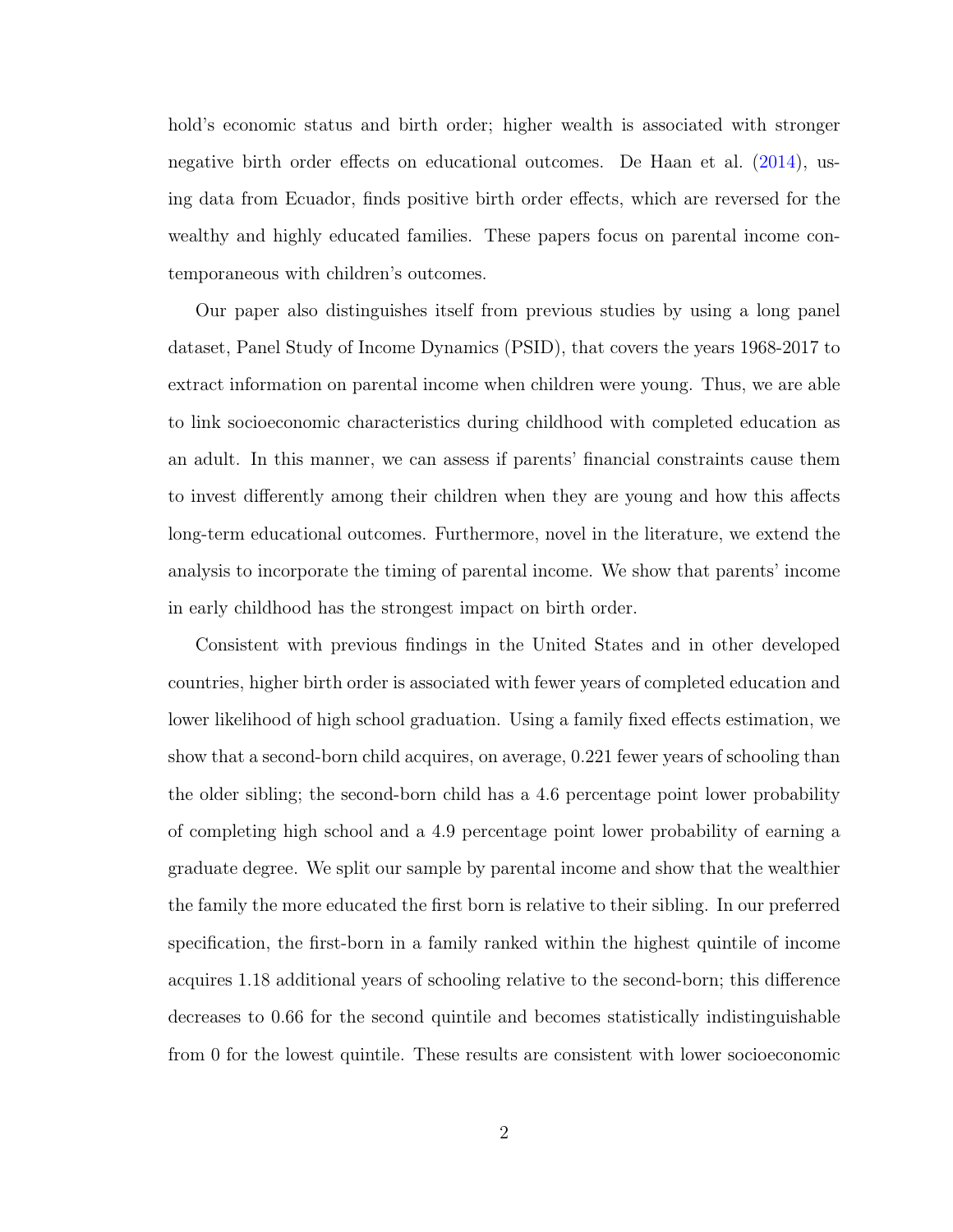status reducing the advantages of the first-born children.

By focusing on the household's economic status throughout several stages of childhood, we show that the highest effect of income on birth order occurs during early childhood. We find that one standard deviation increase in parental income in early childhood decreases educational attainment by 0.228 standard deviations for the second child compared to the first-born. This difference diminishes as we time the parental income to higher age intervals, becoming insignificant for teenage years. Thus, the largest gap in educational attainment between siblings is between those who were born and spent their early childhood in wealthier households. A family's socioeconomic status in late childhood has less of an impact on birth order effects than in early childhood. These results are consistent with models of skill formation in children that show that timing of income across childhood is important for adult outcomes given that early childhood represents a critical period for cognitive development (Carneiro, García, Salvanes, and Tominey [2021,](#page-34-4) Cunha and Heckman [2007,](#page-34-5) Caucutt and Lochner [2020,](#page-34-6) Cunha, Heckman, and Schennach [2010,](#page-34-7) Almond and Currie [2011\)](#page-33-0). However, within the birth order effects context, these results are surprising; increased labor participation of the first-born child that favors later-born children (which is unlikely to happen during early childhood), is the mechanism through which liquidity constraints are frequently used to explain positive birth order effects in developing countries. Our results are consistent with a steeper learning curve of effective parenting practices for low-income parents which would tend to favor the later-born children and reduce the advantages the first-born commonly experience.

The paper is organized as follows: section 2 provides an overview of the theoretical and empirical literature. Section 3 introduces the data description. Section 4 investigates the causal effect of birth order and the mechanism that produces birth order effects. Section 5 presents the results. Section 6 describes the robustness checks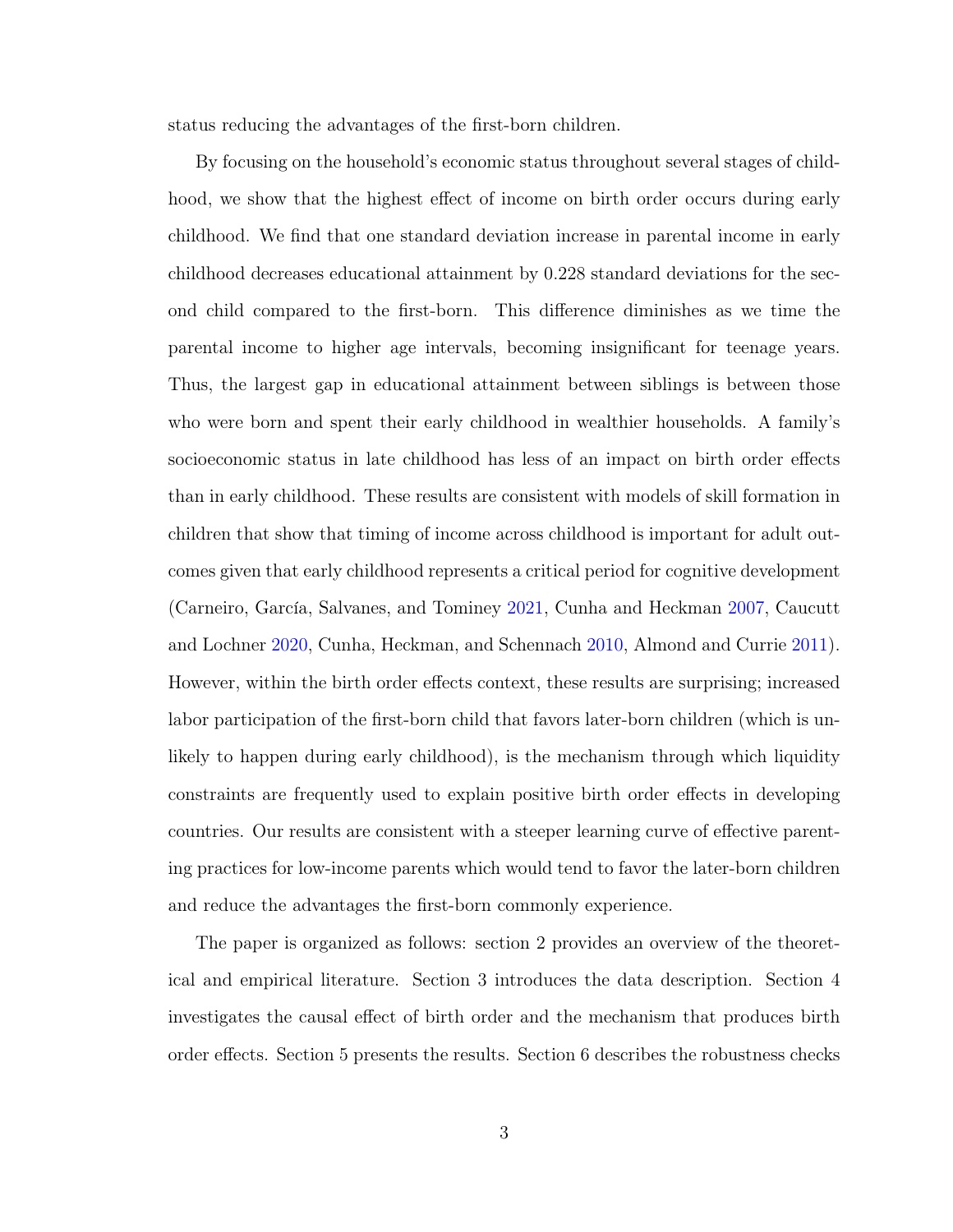performed. The final section provides concluding remarks.

## 2 Background

Various disciplines, such as psychology, sociology, and economics have analyzed whether there is a systematic difference in cognitive abilities and/or educational attainment as well as overall success in life, based on birth order.

Several theories provide justifications for birth order effects, physiological, as well as psychological and socioeconomic ones. We will elaborate on the literature that emphasizes social interactions between siblings and their parents, the dilution of family resources, and how these mechanisms are affected by the family's socioeconomic characteristics. There are three widely cited theories in the literature that relate birth order to children's outcomes.

Confluence hypothesis (Zajonc and Markus [1975,](#page-37-0) Zajonc, Markus, and Markus [1979,](#page-37-1) Zajonc and Sulloway [2007\)](#page-37-2) was developed to explain the relationship between birth order and intelligence. The authors argue that a child's intellectual abilities are influenced by family members' dynamic average intelligence, which is referred to as the child's intellectual environment. A first-born child has access to the highest intellectual environment when she is the only child, and the arrival of siblings harms this environment. However, older siblings have the opportunity to consolidate their academic skills, which would improve their educational achievements by teaching their younger siblings. The two opposite effects may lead to a wide range of intellectual performance outcomes, influenced by birth order and children's age. The advantage of being a first-born child manifests only when one becomes an adult because it takes time to achieve the maximum benefit from teaching the younger siblings<sup>[3](#page-5-0)</sup>.

<span id="page-5-0"></span><sup>3</sup>Other studies have found that birth order effects are negative starting at an earlier age (Bonesrønning and Massih [\(2011\)](#page-33-1), Lehmann, Nuevo-Chiquero, and Vidal-Fernandez [\(2018\)](#page-36-1)) which would tend to indicate that the tutoring effect is not the only one that has a positive impact on first born's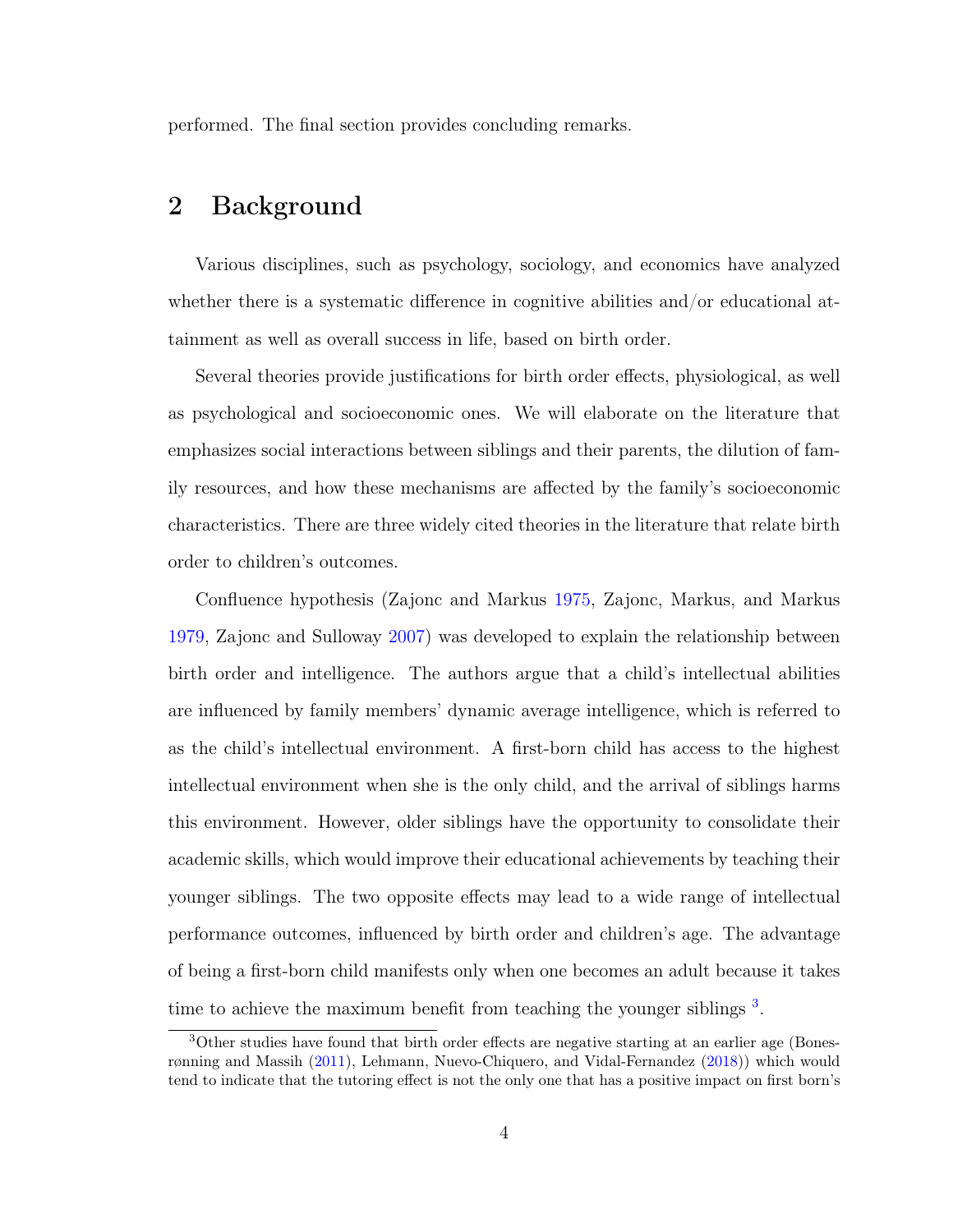Resource dilution theory (Blake [1981\)](#page-33-2) refers to the fact that all parental resources and inputs (e.g. money, time or cultural activities) are limited. Thus, as family size increases, the parental resources are divided among more children, with each child receiving fewer resources. First-born children have an advantage because they receive all parental resources until their siblings are born. However, younger children- born later in parents' life- might have access to resources generated by older siblings and higher income of older parents. Price [\(2008\)](#page-36-2) uses data from the American Time Survey to investigate parental time allocation to each child and finds that a first-born child receives 20-30 minutes more parental time each day than a second-born child. Lehmann et al. [\(2018\)](#page-36-1) notices that, as early as age one, later-born children score lower on cognitive tests than their siblings; the gap increases until school entry and remains statistically significant after that. They show that variations in parental behavior can explain a large portion of the birth order differences. They find that parents spend less time reading to their later-born children, are less likely to provide appropriate toys or activities for the child, and spend less time teaching them basic concepts, such as numbers, the alphabet, colors, and shapes, at home <sup>[4](#page-6-0)</sup>. The allocation of resources that favors first-born children is not limited to childhood. De Haan [\(2010\)](#page-34-8) determines that in the U.S., after graduating from high school, first-borns receive a higher financial transfer from parents than their younger siblings. Mechoulan and Wolff [\(2015\)](#page-36-3) finds a similar result when looking at French data.

The third strand of literature focuses on strategic parenting choices. Hotz and Pantano [\(2015\)](#page-35-1) argue that parents are stricter with their first-born children and impose harsher penalties in response to bad behavior and poor school performance to establish a reputation of toughness and deter similar behavior amongst younger

educational attainment.

<span id="page-6-0"></span><sup>4</sup>Lehmann et al. [\(2018\)](#page-36-1)'s analysis cannot capture if some of these activities are performed by the first-born child, compensating for the parents, which would reinforce the child's advantage through teaching effects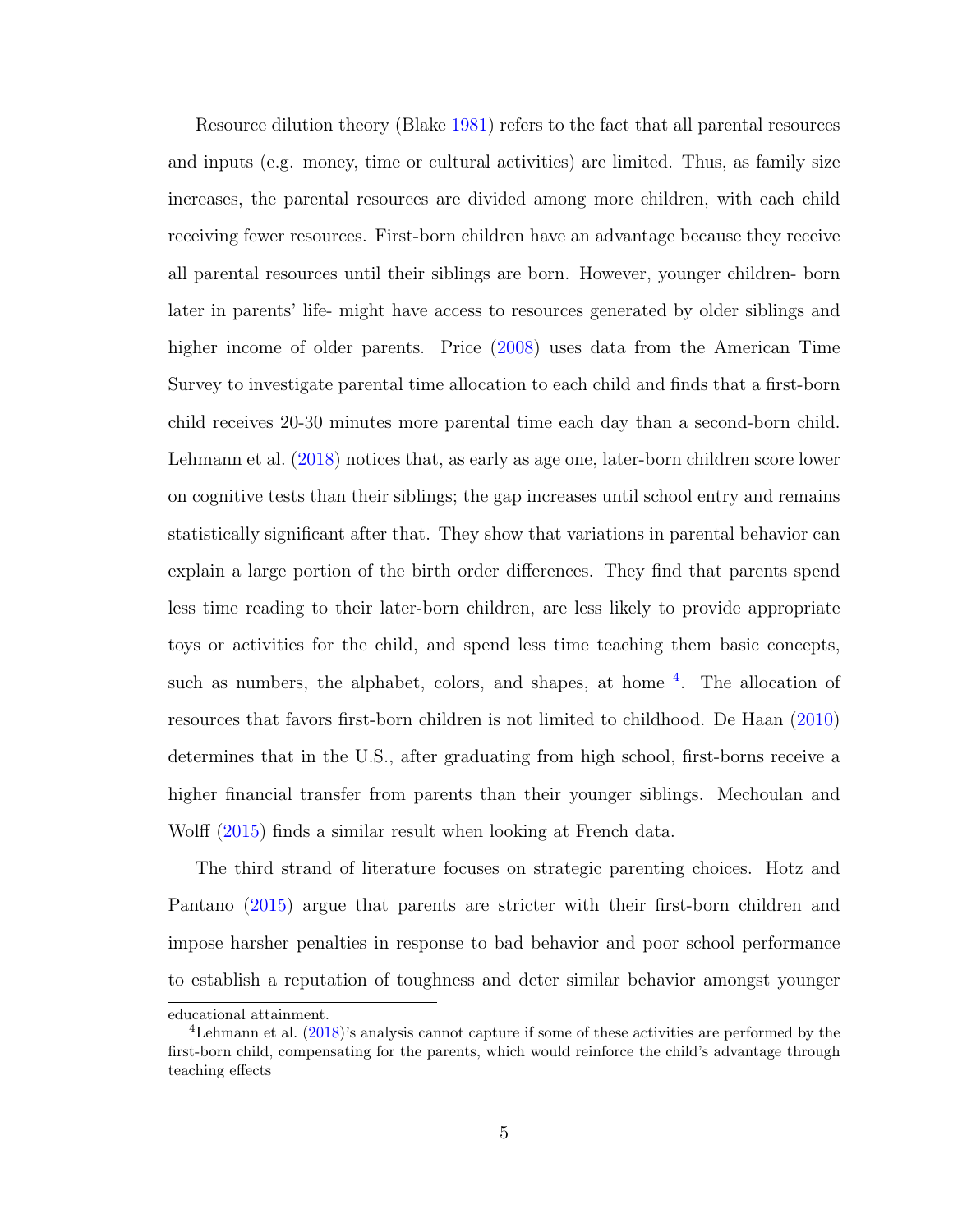siblings. They show that parents' strictness and children's school performance declines with birth order. Pavan [\(2016\)](#page-36-4) finds that differences in parental behavior among siblings can explain more than half of the gaps in their test scores. Averett, Argys, and Rees [\(2011\)](#page-33-3) find that first-born children tend to exhibit less risky behavior. In addition, Hotz et al. [\(2015\)](#page-35-1)) determines that firstborns are more strictly monitored on homework, and have more stringent limitations on their television viewing which lead to improved outcomes later in life.

The confluence model, resource dilution and strategic parenting theories suggest, with some caveats, that first-born children benefit from their pecking order and, thus, acquire more education than their later-born siblings. However, given the complexity of the family dynamics described above, it is very likely that the strength of different mechanisms is affected by financial constraints and family socioeconomic characteristics. Poverty can exacerbate the issue of resource dilution which would favor the first-born, but it can also lead to the first-born being more likely to work which would favor the latter-born's schooling. Even in countries, such as the U.S., where child labor outside of the household is severely curtailed, if the family is financially constrained older children will be at disadvantage in continuing their education after the end of the compulsory period. They are more likely to be involved in household chores and helping to raise their younger siblings if the resources for paid caregivers are limited. This would increase their cognitive abilities through teaching effects, but caretaking obligations leave them less time to study and continue their education.

Literature focusing on country-level trends found that first-born children perform on average better than their younger siblings in developed countries, but most studies analyzing the trends in developing countries find that the opposite is true, indicating that limited resources tend to favor the later-born children. Empirical studies revealed that birth order has a positive effect on educational attainment in low-income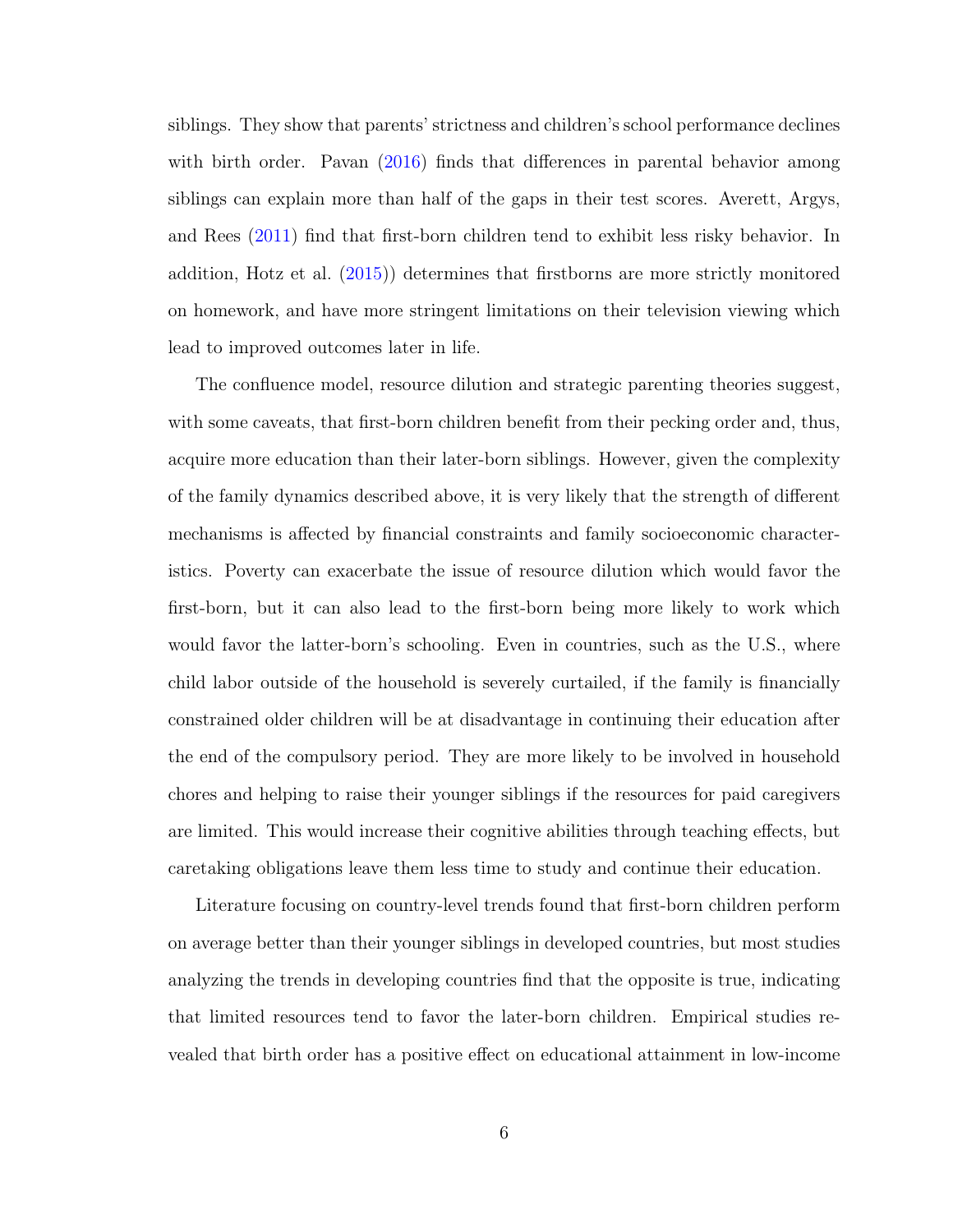countries, including Brazil (Emerson and Souza [2008\)](#page-35-2), Taiwan (Parish and Willis [1993\)](#page-36-5), and the Philippines (Eirnæs and Pörtner [2004\)](#page-35-3), while negative birth order effect has been found in high-income countries, including Norway (Black, Devereux, and Salvanes [2005\)](#page-33-4), France (Mechoulan et al. [2015,](#page-36-3) West Germany (Härkönen [2013\)](#page-35-4) and the U.S. (Kantarevic and Mechoulan [2006;](#page-35-5) De Haan [2010\)](#page-34-8)

Several within-country studies focus on how family socioeconomic characteristics affect birth order.

Expanding on the resource dilution theory, Lafortune and Lee [\(2014\)](#page-36-6) develop a model, combining convex returns to education and credit constraints and show that schooling of a child is positively correlated with birth order in low-income families. To test the theory's predictions, they use father's educational background, as a proxy for family income and data from the United States, South Korea and Mexico . They find that when fathers have no formal education, each subsequent child receives between 0.2 and 0.7 years more education than the previous child; however this effect is reduced when fathers have more schooling, and it even reverses for the most educated fathers in Mexico and the United States. Their results are thus consistent with liquidity constraints hurting first-born children most.

Using Mexican data, Esposito et al. [\(2020\)](#page-35-0) find significant heterogeneity across the income ladder: higher wealth is associated with stronger negative birth order effects on educational outcomes. Their paper is one of the most comprehensive studies on how socioeconomic background affects birth order effects. Moshoeshoe [\(2019\)](#page-36-7) and Tenikue and Verheyden [\(2010\)](#page-36-8) create a wealth index based on household ownership of durable goods, land, and livestock and analyze the influence of wealth over birth order effects. Tenikue et al. [\(2010\)](#page-36-8) used data from 12 Sub-Saharan countries to find that, on average, later-born children acquire more education, but that effect is reversed in wealthier households. Using Lesothan data, Moshoeshoe [\(2019\)](#page-36-7) shows that birth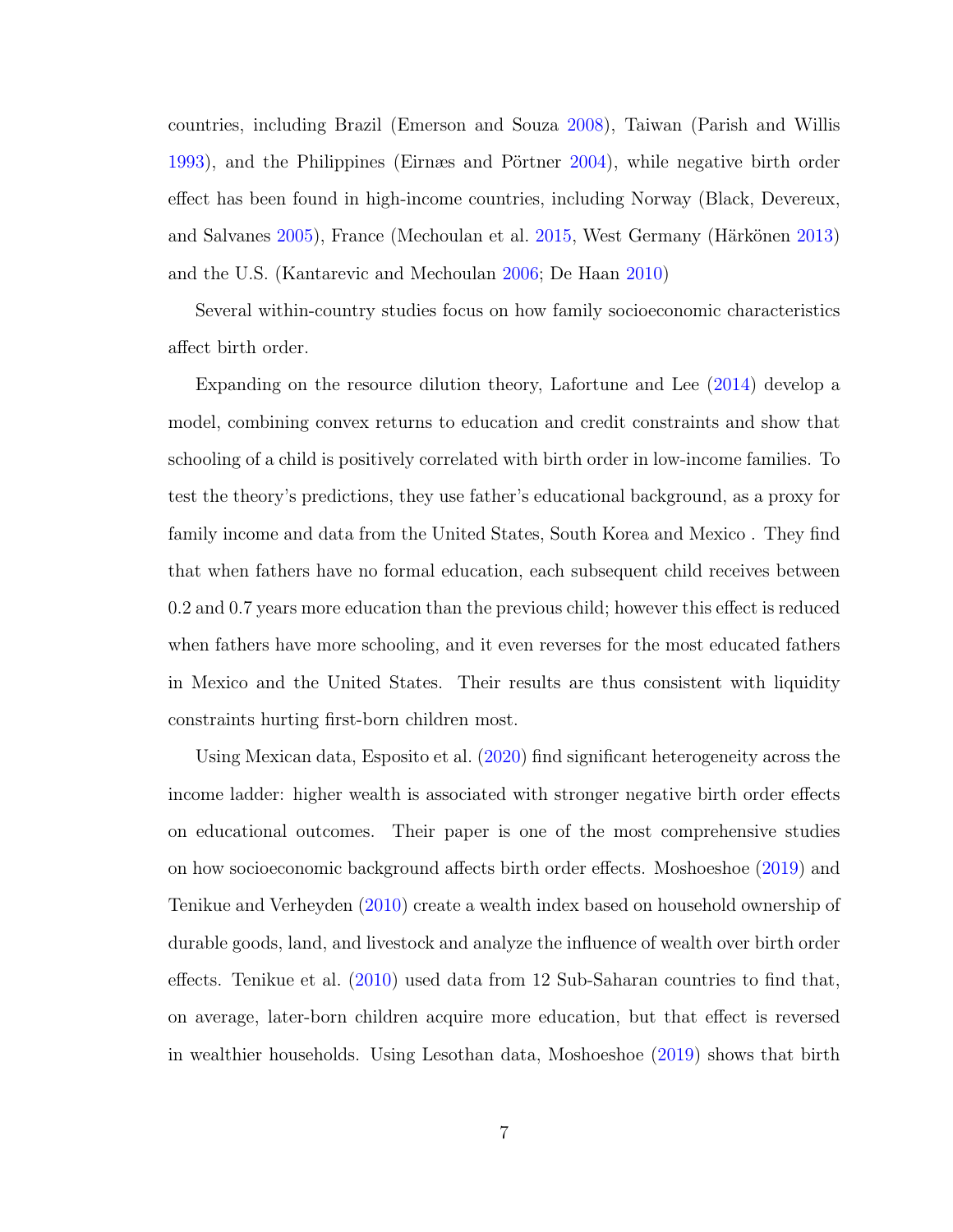order effects are negative, which is surprising for a developing country. However, he finds that birth order effects are affected by family wealth, as the negative birth order effects diminished for poorer families. Even though the average birth order effects in the two studies have opposite signs, wealth favors the accumulation of education for the first-born child in both.

De Haan et al. [\(2014\)](#page-34-0), using data from Ecuador, finds positive and persistent birth order effects from infancy to adolescence. First-borns are also more likely to be involved in child labor, receive less maternal time, and are breastfed for a shorter time. Focusing on the family's socioeconomic characteristics, they find that these birth order effects are reversed for wealthy and highly educated families.

Maeba [\(2017\)](#page-36-9) uses cash transfers in Nicaragua to observe birth order effects on school attendance, grade progression, enrollment, and child labor engagement for children ages 6 to 16. His results show that cash transfers conditional on school attendance reinforces the previous positive birth order effects, while the unconditional cash transfers do not change the birth order effects. Thus, he concluded that liquidity constraints are unlikely to be the underlying mechanism for birth order effects in Nicaragua.

Black et al. [\(2005\)](#page-33-4) focus on Norway and use mother's education as a proxy for financial constraints. In contrast to the previous studies, they show that the magnitude of birth order effects does not differ much between families with different degrees of mother's education. Using data from West Germany, Härkönen [\(2013\)](#page-35-4) also finds that birth order effects do not vary according to families' socioeconomic characteristics.

## 3 Data Description

Data used in previous studies examining birth order effects on adult outcomes do not usually include socioeconomic characteristics during childhood.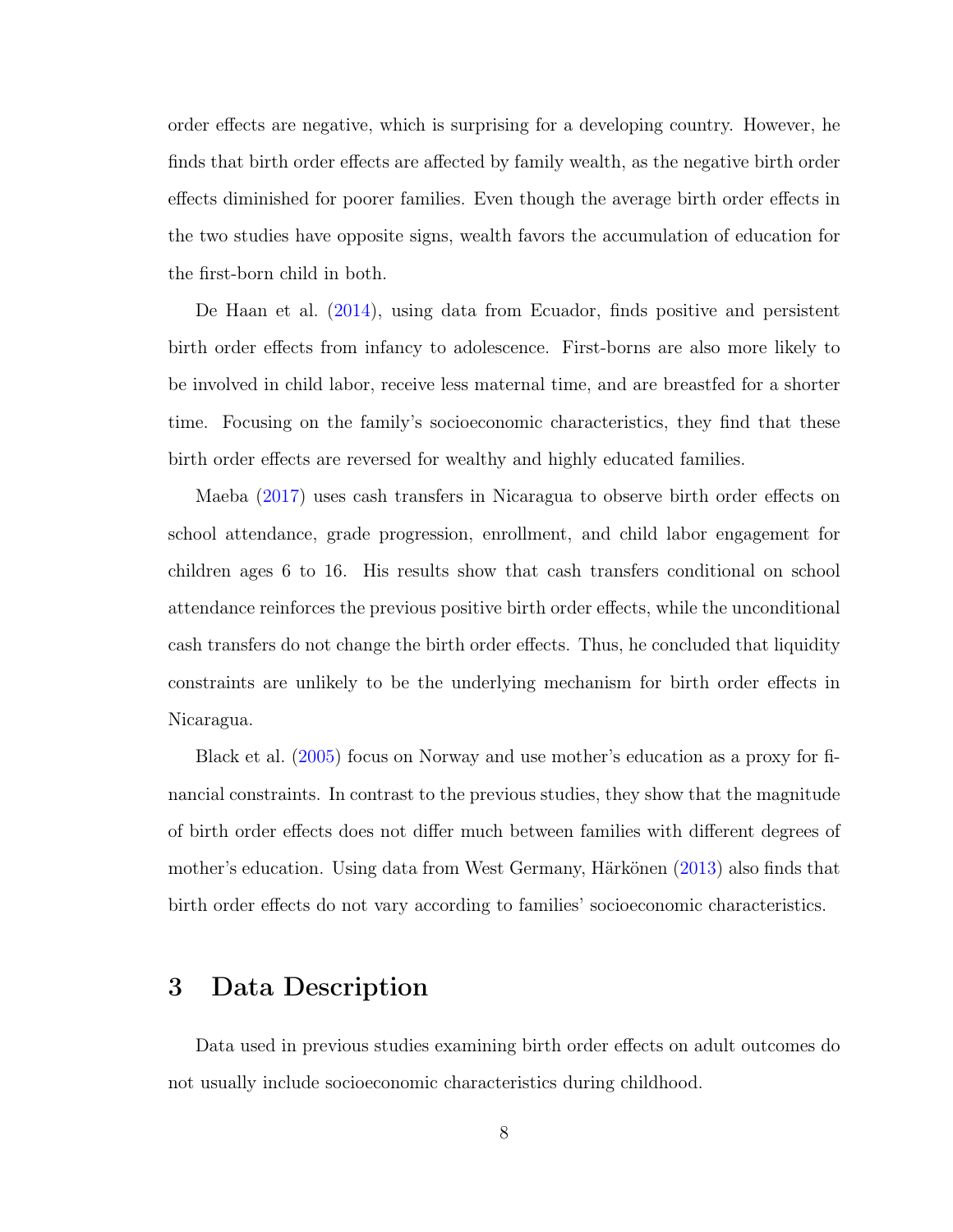Black et al. [\(2005\)](#page-33-4), using data from Norway, analyzes children's completed education in adulthood considering the family's background contemporaneous with the outcome. Therefore, the authors cannot assess how socioeconomic characteristics during the formative years of childhood influence birth order effects. De Haan et al. [\(2014\)](#page-34-0)) use family's socioeconomic status during childhood in their analysis, but again focus on contemporaneous outcomes, such as children's intellectual abilities or educational attainments at the time. Given our interest in the effects of birth order on completed education, and that most of the theoretical explanations for these effects focus on various individual circumstances occurring during childhood and adolescence, we extract the data that allows us to connect the economic characteristics during childhood with completed education as an adult. In this manner, we can assess if parents' financial constraints lead to children experiencing different family dynamics when they are young, and how this affects long-term educational outcomes.

In the present study, we thus use the Panel Study of Income Dynamics (PSID), which is a detailed longitudinal survey data that allows us to link individuals with their families' economic characteristics during childhood, along with background demographics for their parents and siblings. Even though numerous studies analyzed the effects of childhood circumstances on different adult outcomes (see Almond, Currie, and Duque [2018](#page-33-5) for a survey), to the best of our knowledge, no previous study has examined the effect of birth order on educational attainment by family income background.

PSID is a longitudinal survey of a representative sample of U.S. individuals and their families. The study began in 1968 with a sample of approximately 4,800 households and followed them and their descendants. The data were collected annually until 1997 and biennially since 1997, with the most recent data wave in 2019.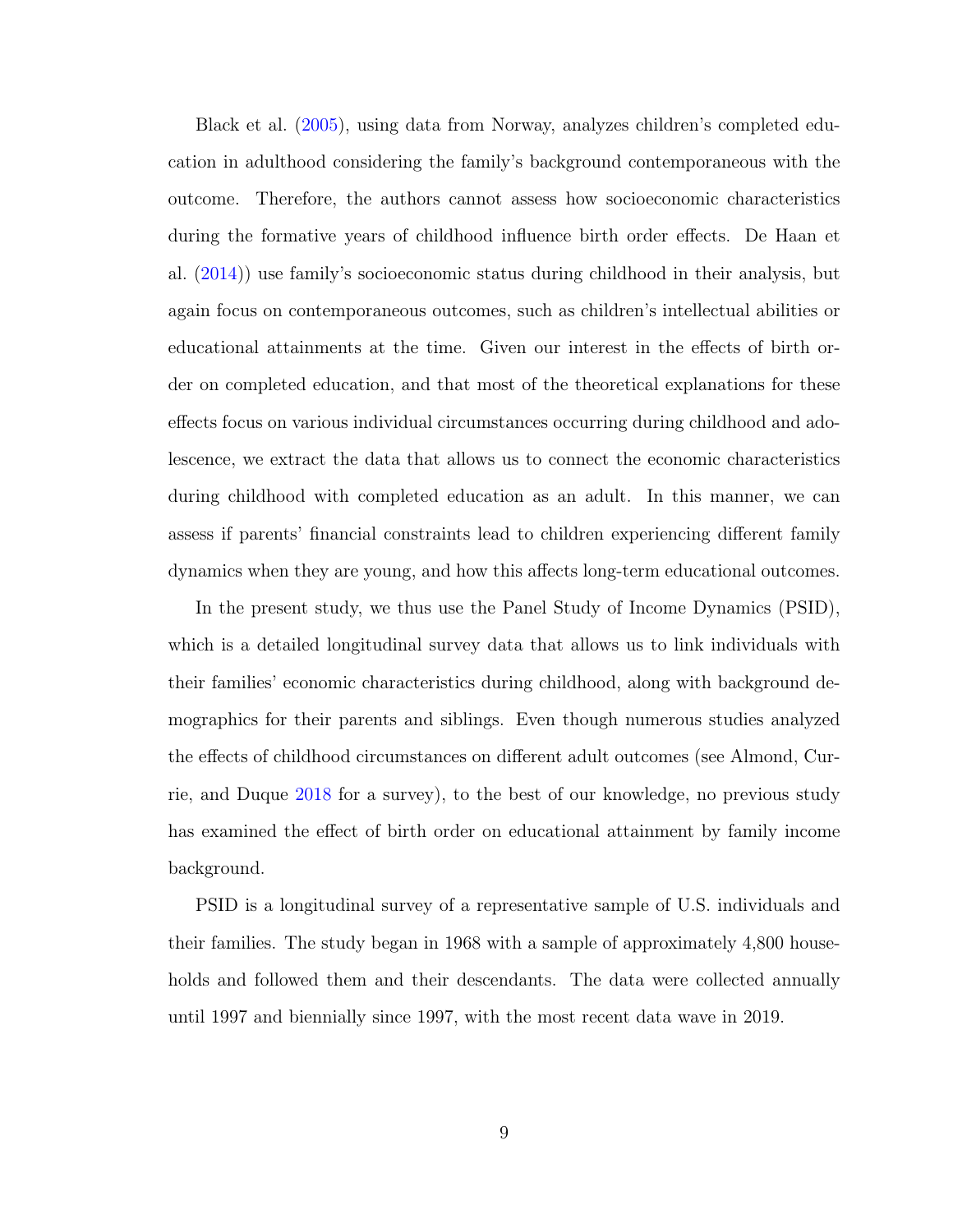#### 3.1 Sample

The sample analyzed consists of individuals for whom we have information on the birth order and the total number of children attributed to the mother. Individuals who have missing values for these variables are excluded from the analysis. The sample would shrink considerably if we relied on the children attributed to the father.

We further restrict our sample to individuals over 25 years old in 2017 to help ensure that most of them have completed their education. We define the family size as the mother's total number of children rather than children in the family unit. To ensure that we have the completed family size (i.e., no more children will be added to the family), we restrict the sample to those with mothers who are older than 44 years. We also obtained demographic information on their parents from PSID files and linked them using the variables for the 1968 interview number and person number (ER30001 and ER30002).

We are interested to explore whether timing of family income matters for differentiated levels of educational attainment within families. In cases when values for the children's age are missing, we use the reported age in other waves to infer them.  $5$ 

We focus on households with two parents during childhood and compute average parental income for different childhood periods, when children were between 1-6  $(early)$ , 7-13 (middle), and 14-17 (late) years of age.

Panel A of [Table 1](#page-23-0) presents descriptive statistics for a larger sample, which is used for estimating the effect of birth order on the educational outcome. In contrast, in panel B, the sample is further restricted to children for whom parental income is observed. The number of indexed individuals is 11,253. The sample consists mainly of families with two or three children, while 22.43% and 12.17% are families with four and five children, respectively. The average education is 13.10 years, and 82% completed

<span id="page-11-0"></span><sup>&</sup>lt;sup>5</sup>e.g., If we observe the age for an individual in 1990 and 1992, we input the age for 1991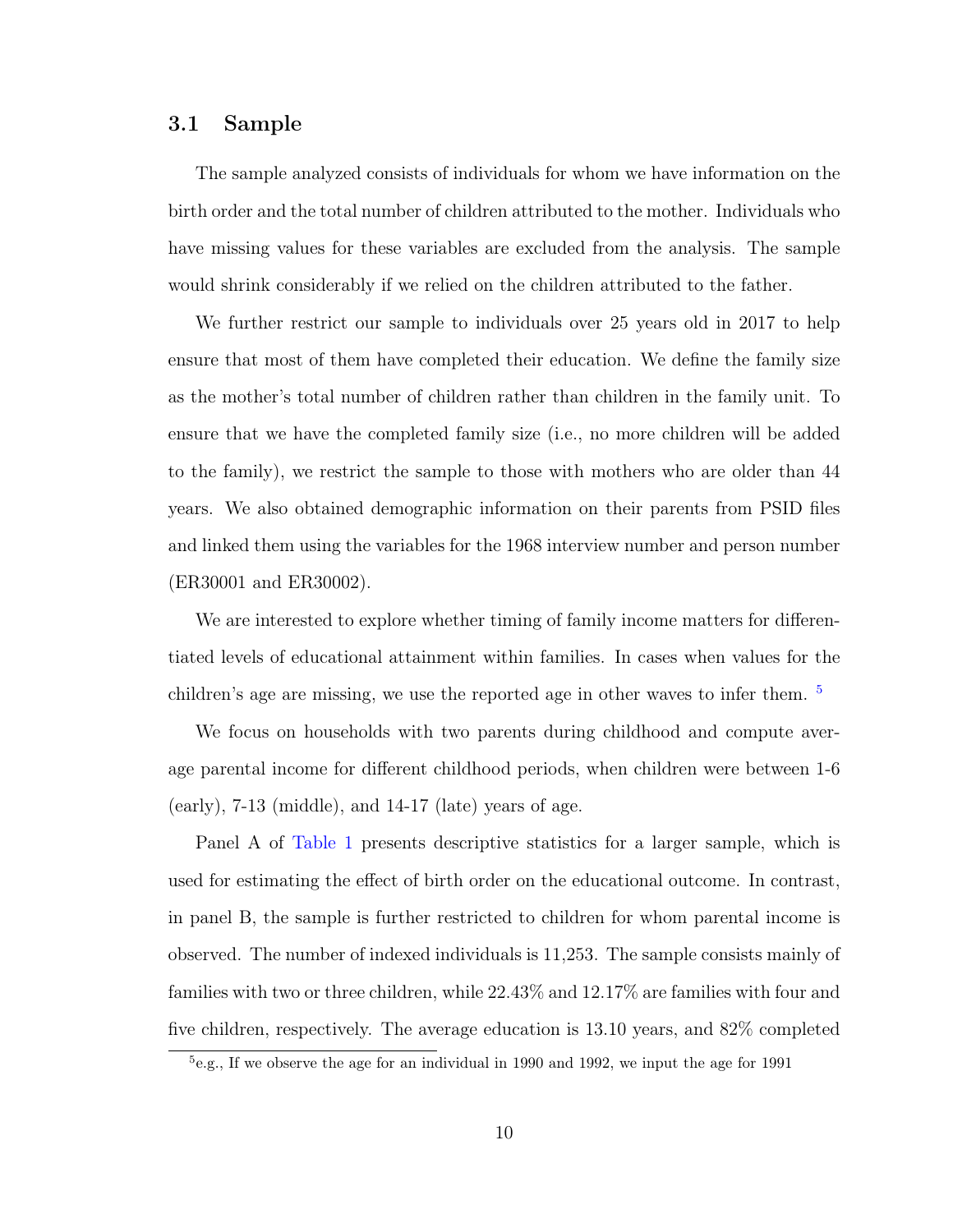high-school. There is a balanced gender composition, and 52.29% of children are White, 32.51% are Black, and 15.20% represent other races. To assess the effect of birth order across the economic ladder on the educational outcome, we focus on the first two children recorded in the survey and for whom parental income is reported during childhood. Parental income is presented in 2015 dollars as an average over the children's different age groups. The average is calculated only if we can observe at least 40% of family income during that period to ensure that it represents the family income background. The mean of parental income is approximately \$68, 636 with a minimum of \$5, 789 and a maximum of \$550, 595 for the age group 1-6 years old. Focusing on the children, the average years of education is 14, 14% have a graduate degree, while 52% have at least an associate degree.

In [Table 2,](#page-24-0) we report the children's and parental' average education along with the relative frequency of children and mother's marital status by income categories. The average education and the percent of married mothers are higher in wealthier households than in lower-income families.

## 4 Methods and Results

#### 4.1 Birth Order Effects

In [Table 3,](#page-25-0) we show results for a family fixed effects estimation of educational attainment on birth order categorical variable by family size to disentangle the effect of birth order from family size. Family size decreases while educational levels increase over time in our data. Thus, the relationship between birth order and education could capture mere cohort effects due to fewer higher birth order children within a family and higher educational levels for younger generations (Black et al. [2005\)](#page-33-4). We include the year of birth fixed effects to account for this cohort specific effects. We also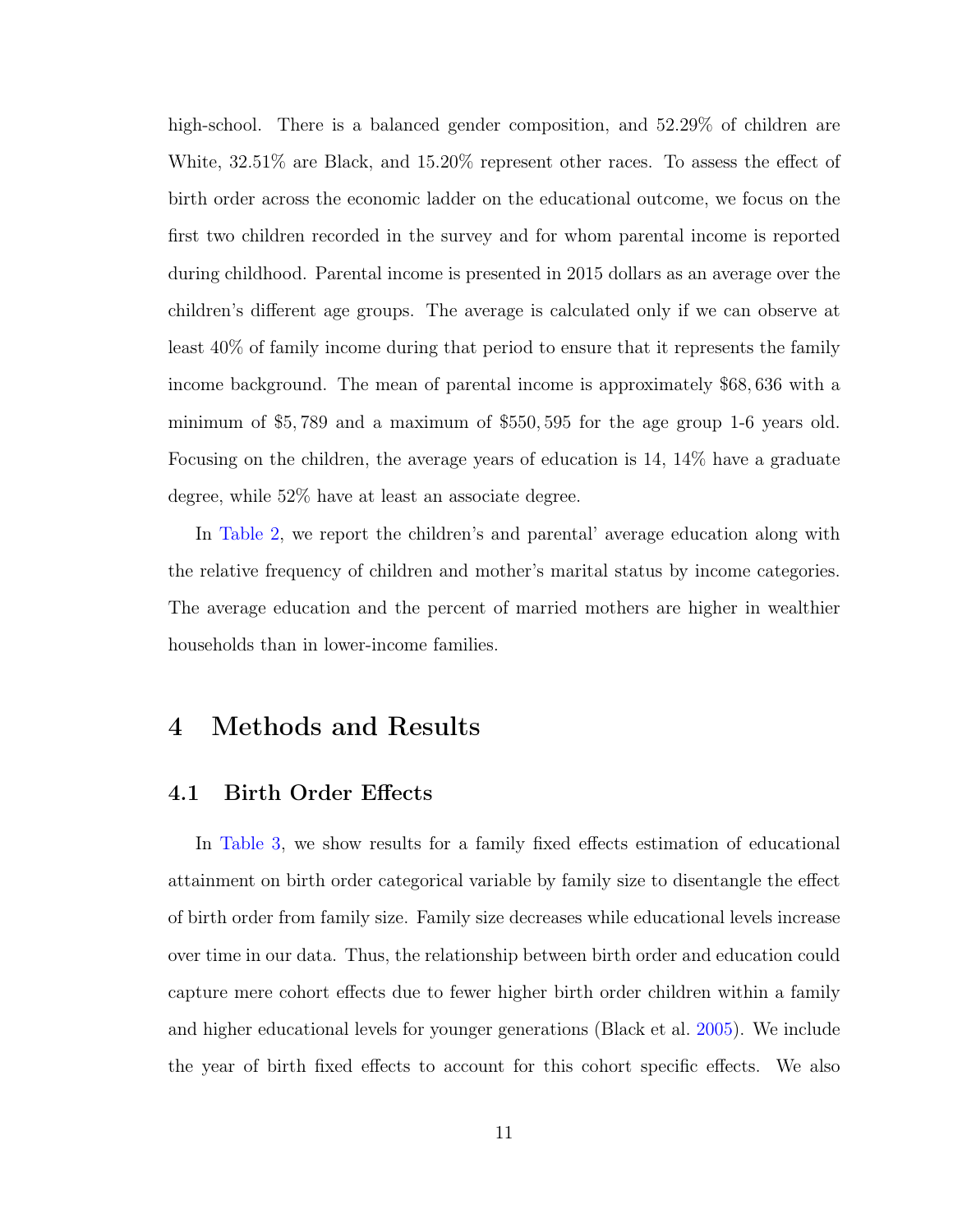include a gender dummy variable since girls receive, on average, more education than boys. Family fixed effects remove all time-invariant observed and unobserved family characteristics.

In panel A of [Table 3,](#page-25-0) the outcome represents years of education, while in panel B, the outcome represents high school completion. Each additional child acquires less education than the first-born child which means that the last-born child performs the worst in terms of educational outcome. For instance, in a family with three children, the second-born child receives on average 0.279 fewer years of education, and a thirdborn child receives on average .437 fewer years of schooling than the first-born child. Examining high school graduation for the same family size, the second-born child is less likely to complete high school by 5 percentage points, and the third-born child is less likely to complete high school by 9 percentage points than the first-born child. These results confirm the findings of Kantarevic et al. [\(2006\)](#page-35-5) that show that in the US first-born children are more likely to complete high-school.

Regarding the effect of being a second-born child, considerable variation based on family size does not seem to exist [\(Table 3\)](#page-25-0). The difference in educational attainment between first-born and second-born children ranges from -0.188 to -0.326 years. Also, the second-born dummy variable is not mechanically correlated with family size. To maximize the number of observations, we continue our analysis by focusing on the effect of being a second-born child regardless of family size. Our sample includes families with two to five children.

[Figure 1](#page-32-0) shows the density of education by birth order. The red and green areas represent the density of the education variable for first-born children and second-born children, respectively. A higher percentage of second-born children acquire only eight to eleven years of education compared with older siblings. The spike at twelve years of education, which represents high school completion in the U.S., is dominated by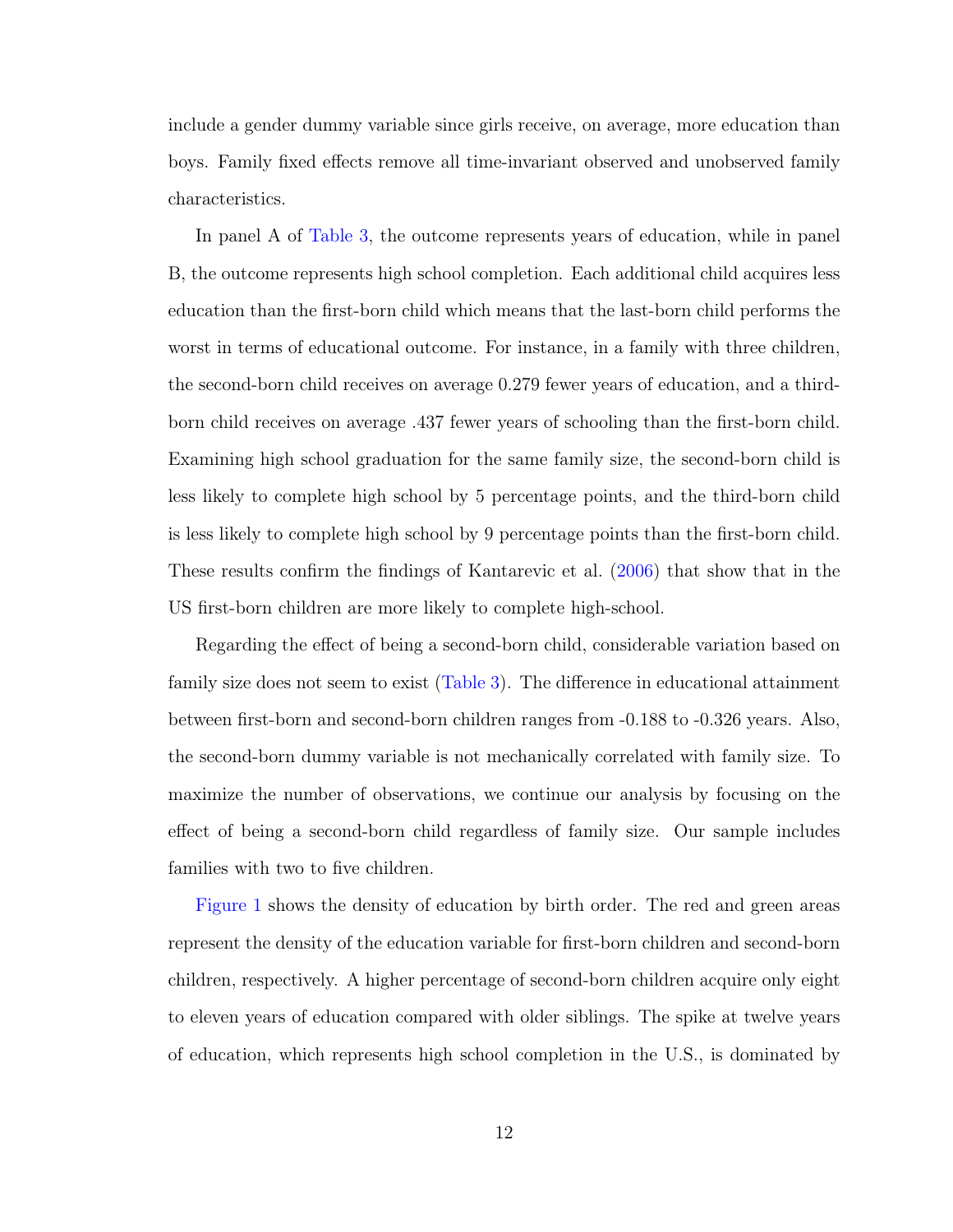first-born children who also outperform their younger sibling(s) in terms of graduate education completed.

In [Table 4,](#page-26-0) the column headers represent the educational outcome, focusing only on the second-born child. We restrict the sample to families where first- and secondborns can be identified and have no missing values for parental income and demographics. The results indicate that a second-born child accomplishes 0.22 fewer years of education than a first-born child. With respect to the mean, second borns are also 5%, less likely to obtain a high school degree and 33% less likely to have a graduate degree.

#### 4.2 The Empirical Model

$$
Y_{ij} = \alpha_1 SB_{ij} + \alpha_2 SB_{ij} * I_j + \alpha_3 X_{ij} + \mu_j + \varepsilon_{ij}
$$
\n<sup>(1)</sup>

where  $Y_{ij}$  represents the completed years of education of individual i in family j,  $SB_{ij}$  is a dummy variable that is assigned a value of 1 if the child i is second born in family  $j$ ,  $X_{ij}$  is a vector with a set of controls that includes a dummy variable for gender, year of birth fixed effects, and variables that control for parental demographics (mother's and father's education, age difference between siblings, and indicators for mother's marital status at childbirth and race).  $I_j$  represents an indicator of socioeconomic status. We focus on three types of indicators to signify socioeconomic status. In the first case,  $I_j$  is a dummy variable No Poverty that takes value 1 if household is 185% above poverty line; in the second case, we split parental income in tertiles and  $I_j$  represents indicator variables, which are assigned a value of 1 if the parental income belongs to respective tertile; and in the third case, we split our sample based on parental income in quintiles, and  $I_j$  represent a set of indicators assigned a value of 1 if the parental income belongs to respective quintile;  $\mu_j$  captures the family fixed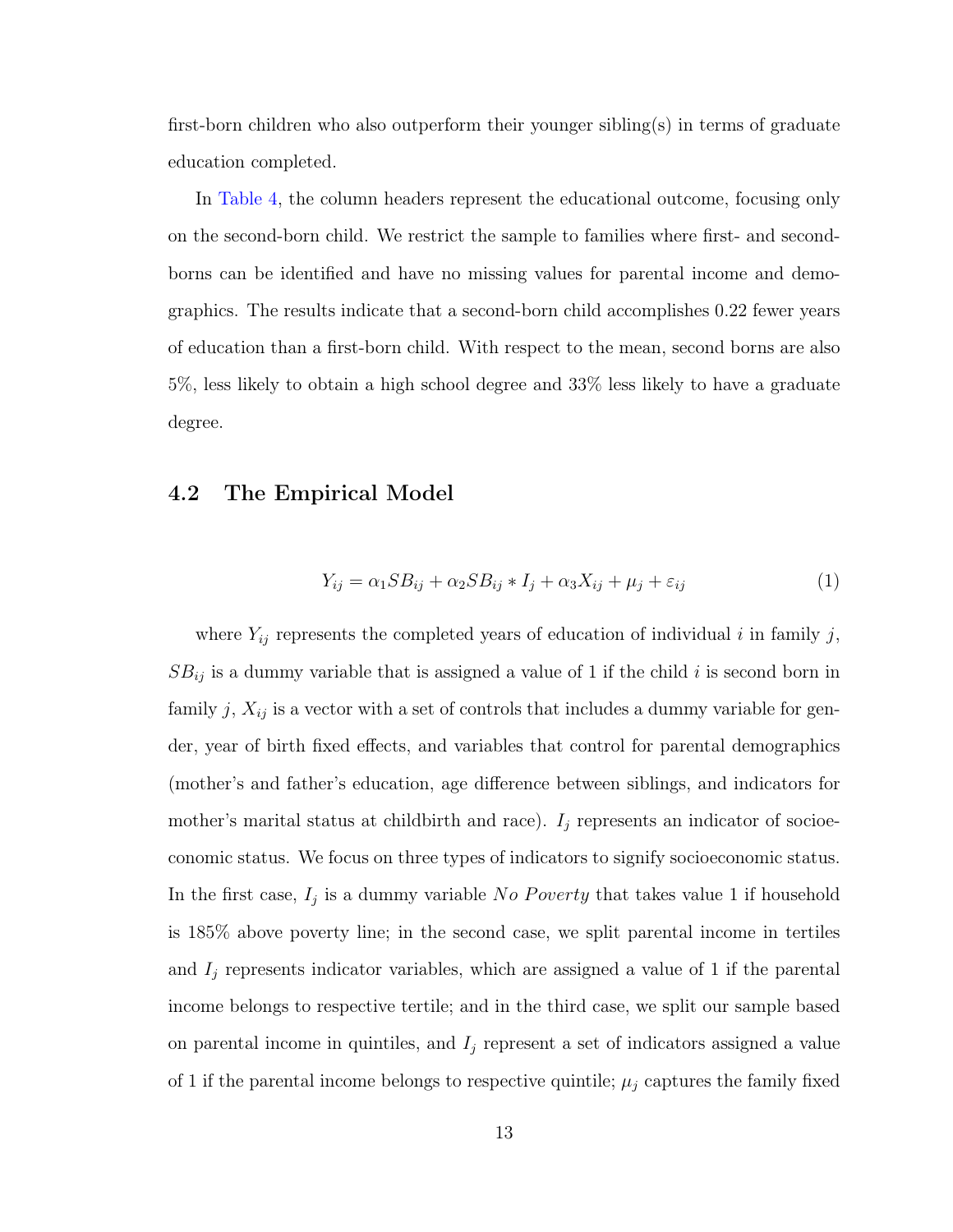effect, and  $\varepsilon_{ij}$  is the error term.

The mother's age at childbirth is mechanically correlated with the birth order, so by including it in the estimation, the coefficients of birth order would be more significant (Kantarevic et al. [2006\)](#page-35-5). However, in a family fixed effects estimation, the indicators for the year of birth convey the same information as maternal age at childbirth, so the latter is omitted.

We use a family fixed effects approach because it controls for unobserved but fixed omitted variables (e.g., common family background, genetics, or parental preferences for education). It also controls for time-invariant characteristics within a family, including family size, the age difference between siblings, race, and parental education. Additionally, we include interaction terms between the second-born dummy and observable characteristics at the family level. The inclusion of these controls does not significantly affect the main coefficients of interest.

Fixed effects estimates are susceptible to attenuation bias from measurement error Angrist, Lavy, and Schlosser [\(2010\)](#page-33-6). This problem arises from the fact that deviation from the family means removes both good and bad variation, thus eliminating useful information in the variable of interest. The magnitude of our  $OLS^6$  $OLS^6$  and family fixed effects are not significantly different because our variable of interest (i.e., birth order) is not likely to be affected by measurement error.

## 5 Results

#### 5.1 Main Results

We present the effect of timing of parental income and birth order on children's education in [Table 5.](#page-27-0) Parental income is deflated to 2015 constant dollars, normalized

<span id="page-15-0"></span><sup>6</sup>OLS results are available upon request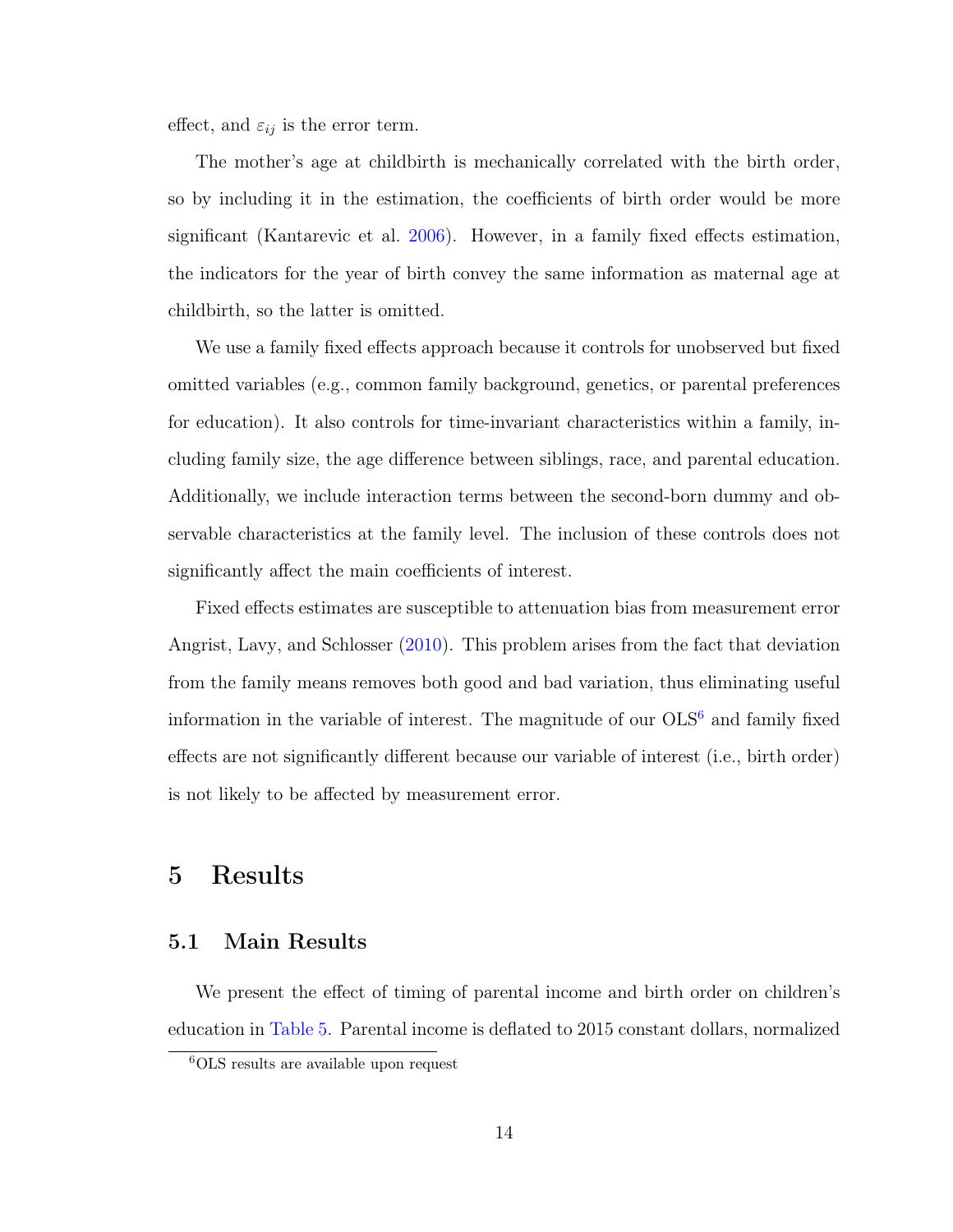at year level, and then the average for different periods is calculated . Each period is noted in the panel header. Parental income is computed only if the family income is available for at least 40% of the period desired. For example, for ages 1-6, we need at least three years of family income history. In contrast, for ages 7-13, we need at least four years of family income history to ensure that the average is representative over these periods. We report the results of four regressions. Initially, we run a pooled ordinary least square (POLS) and family fixed effects (FFE), controlling only for gender, year of birth fixed effects, and parental income; then, we add interaction terms for parental demographics (mother's and father's education, mother's marital status at childbirth, race, age difference between siblings ) and the second-born child dummy along with their main effects.

In panel A of [Table 5,](#page-27-0) column 4, the family fixed effects estimation with controls shows that a one standard deviation increase in parental income, when children were between 1 and 6 years old, decreases the educational attainment by 0.214 standard deviations for the second child compared to their younger sibling. This means that there is a larger gap in educational attainment among siblings that belong to wealthier households. The effect decreases as the age interval on which we focus increases and becomes insignificant for older childhood. Financial constraints or advantages in late childhood have less of an impact on birth order effects than in early childhood. Similar to our findings, Kantarevic et al. [\(2006\)](#page-35-5) notice that conditional on postsecondary education, there is no clear advantage to being first-born and conclude that even though financial constraints play a role, some factors early in life contribute to the first-born premium.

Given that family's socio-economic characteristics in early childhood are the most significant for birth order differentiated educational outcomes, we focus on that period in our analysis. We use the parental income at age 1-6 to generate the dummy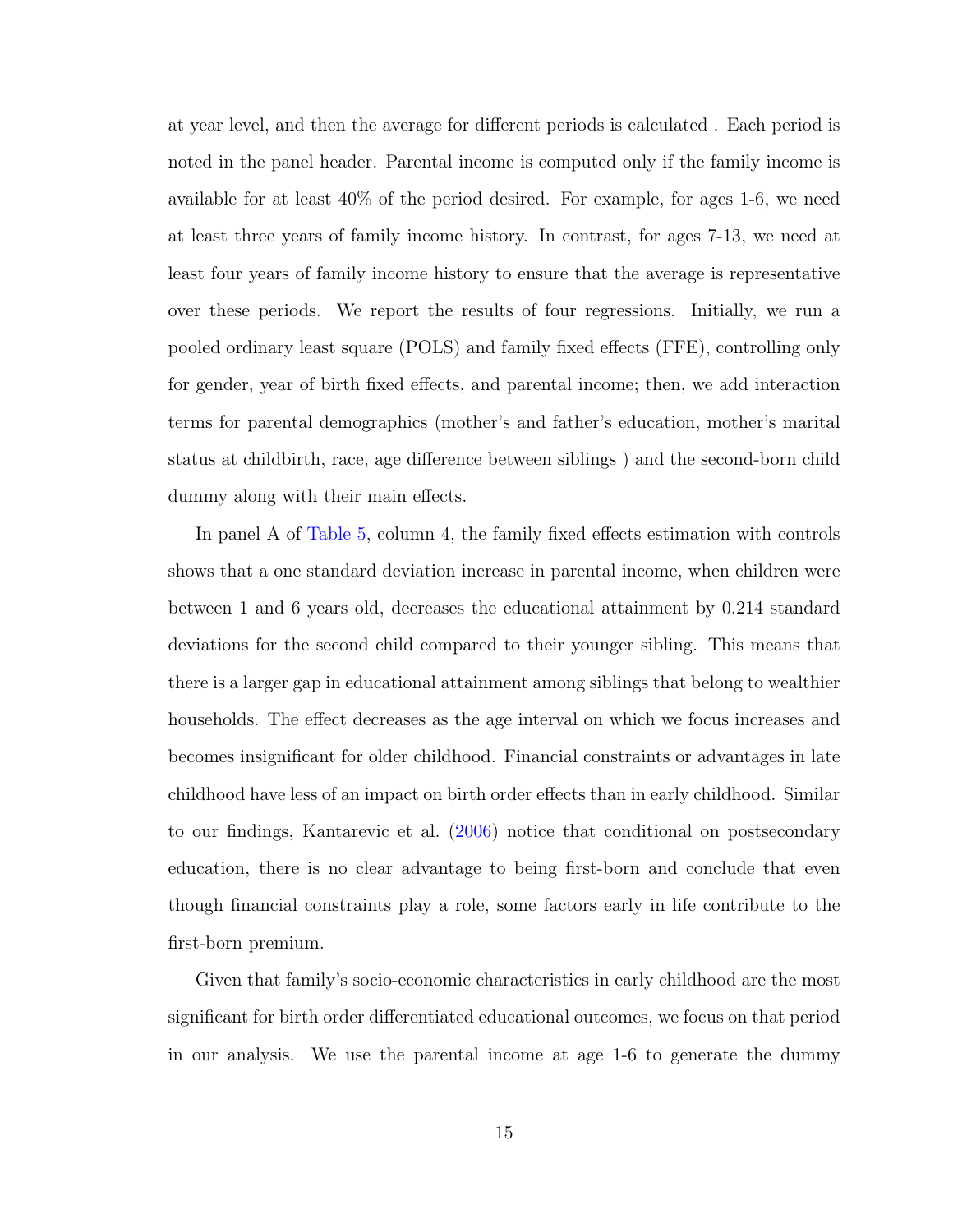variables for No Poverty, and indicators for tertiles and quintiles. In [Table 6,](#page-28-0) we report the results of four regressions: pooled ordinary least squares (POLS) and family fixed effects (FFE) without and with parental characteristics.

In panel A of [Table 6,](#page-28-0) we use a *No Poverty* dummy variable, which is assigned a value of 1 if the household is 185 percent over the poverty threshold. To create this dummy variable, we take the family income for each year when the children were between 1 and 6 years old, divide it by the Census poverty threshold, and calculate the average of this fraction. The PSID data provided the poverty threshold, and it is based on gender and age of the household head, family size, and the number of people under the age of 18 in the household for every year that was analyzed. Using the No Poverty dummy variable described above, we can compare the birth order effects in low-income families (defined as having an average family income that is 185 percent below the federal poverty threshold), with those from higher-income backgrounds. The 185 percent threshold identifies whether poor households are eligible for federally funded social programs, such as the assisted lunch program, which is another way to identify the students from a low-income background (Bartik and Hershbein [2018\)](#page-33-7). The coefficient for the poor households in column 4 (our preferred specification) has a positive sign, while for wealthier households, it is negative. However, these coefficients are all statistically insignificant.

Furthermore, in panel B of [Table 6,](#page-28-0) using the collected data, we create family income tertiles for individuals during the age category 1-6 years old. Among wealthier households, there is a statistically significant negative effect of being the second-born child of .403 years for the second tertile and .591 for the third tertile, while the effect is insignificant for the poorest tertile. Thus, being born first has the largest effect for the richest category and decreases in magnitude for the poorer ones.

The main results are reported in [Table 6,](#page-28-0) panel C. We assign each household to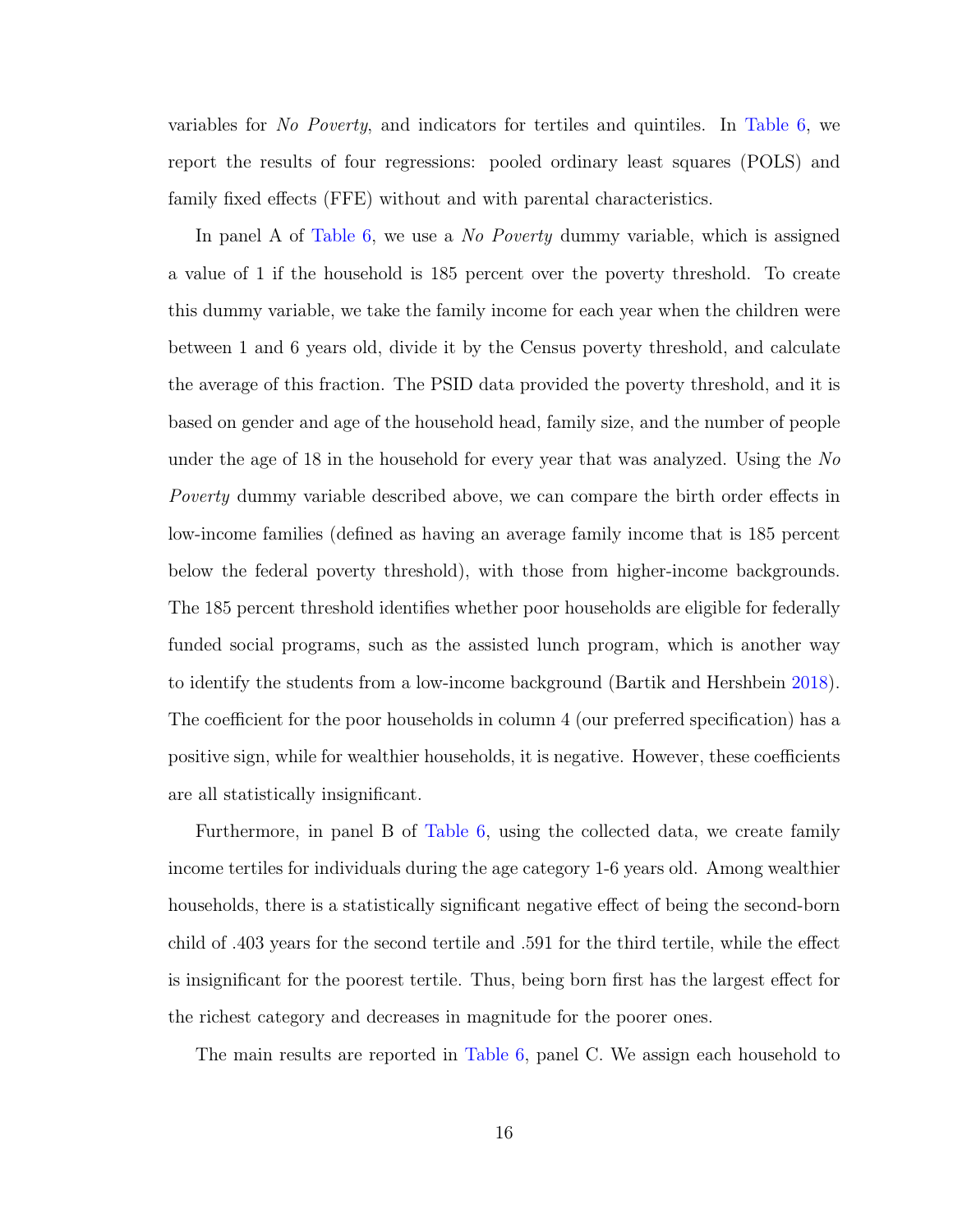an income quintile, based on U.S. income distribution data and household income when children were between the ages of 1 and 6. The income distribution at the country level is not available for tertiles. Then, we use the income quintile in which each household spent the most years. In case of a tie, we use the lowest quintile, because being in a lower quintile would substantially impact children's educational attainment. Using U.S. income distribution for creating quintiles is more accurate than dividing the income data in quintiles, as we did for tertiles in Panel B because we can rank the households based on the actual distribution of incomes across the country. The first three columns show that the second child accomplishes significantly more education than the first-born child when the household belongs to the poorest quintile.

In the last column, given that we have a lower percentage of households in the poorest quintile (6.07% of the sample- 146 observations; [Table 1\)](#page-23-0), adding parental characteristics to the regression decreases the estimation power shown by the large standard error in column 4, so our coefficient becomes statistically insignificant.

The second-born child is acquiring, on average, less education compared to an older sibling for all, but the lowest quintile. The birth order effect on education among households in the fifth quintile is -1.179 fewer years of schooling, which is statistically significant at the 1 percent level. This sharply contrasts with the birth order effects among the poorest households which are insignificant. As the parental income quintile increases, the magnitude of the coefficients showing a decline in educational attainment for the second child relative to the first child also increases, ranging from -0.66 to -1.18 years.

Our results thus indicate that the resource dilution hypothesis that was put forward, as the main explanation for how socioeconomic conditions affects birth order effects, is incomplete. In the following section we explore further mechanisms.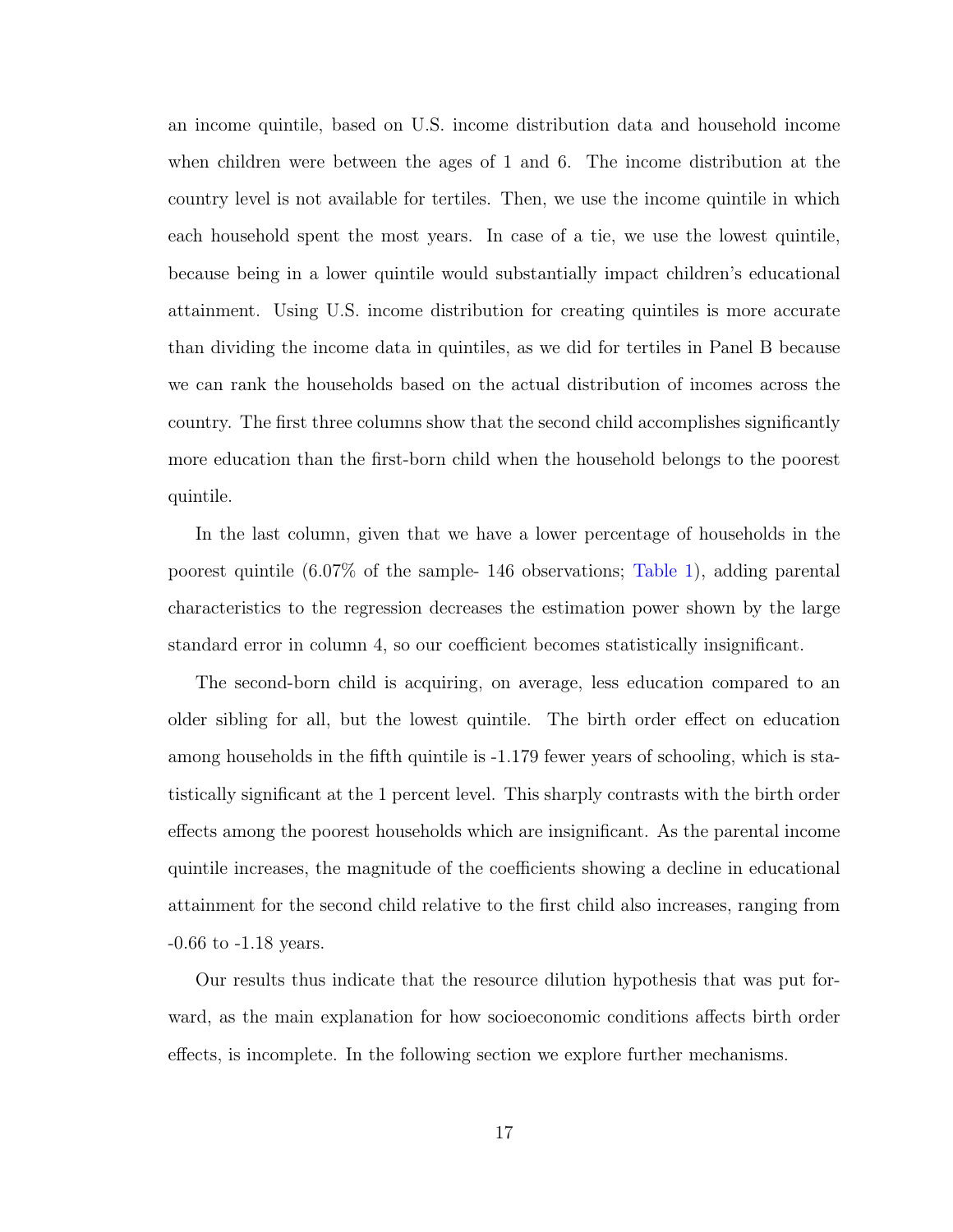# 6 Discussion

Our results are consistent with models of skill formation where timing of income across childhood is important for adult outcomes, given that early childhood is a critical period for cognitive development (Carneiro et al. [2021,](#page-34-4) Cunha et al. [2007,](#page-34-5) Caucutt et al. [2020,](#page-34-6) Cunha et al. [2010\)](#page-34-7). These results also portray a more complex image of the reasons that birth order effects in low income families in the U.S. might mirror those from developing countries, which combine early childhood and late childhood/adolescence effects.

For instance, some of the early childhood effects are based on the evidence that mothers spend less time with first-borns and breastfeed them for a shorter time than later-born children (De Haan et al. [2014\)](#page-34-0) which is the opposite of what we observe on average in the U.S. (Price [2008\)](#page-36-2). At the same time, numerous studies conducted in the U.S. (see Heckman and Mosso [2014](#page-35-6) for a survey) provide evidence that children from low-income families incur disadvantages in their development, on a variety of dimensions.

Cunha, Elo, and Culhane [\(2013\)](#page-34-9) show that maternal knowledge about child development affects the maternal choices of investments in the human capital of children; in addition, disadvantaged parents exhibit lower levels of parenting knowledge.[7](#page-19-0) In a study on high school decisions taken within Italian households, Giustinelli and Pavoni [\(2017\)](#page-35-7) find that children from less advantaged families display lower initial perceived knowledge and acquire information at a slower pace, particularly about college-preparatory schools. This evidence points to a steeper learning curve for effective parenting practices, which would tend to favor the later-born children for

<span id="page-19-0"></span><sup>7</sup> In a survey article, Kalil and Ryan [\(2020\)](#page-35-8), document substantial differences in parenting practices between richer and poorer families, including parental engagement and time use. Lower-income, less-educated parents are less likely to spend quality time or be engaged in educational activities with their children which compounds their relative economic disadvantage.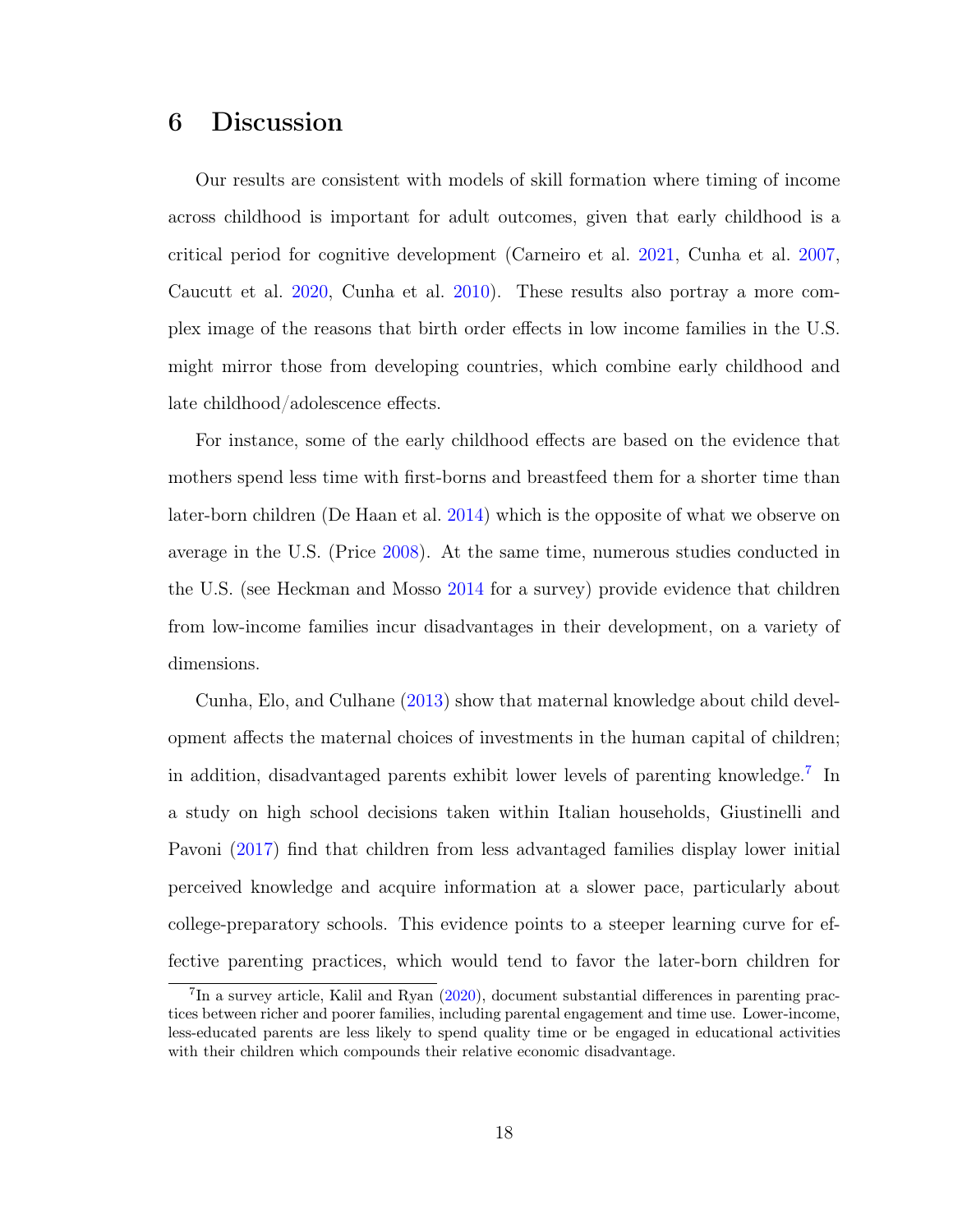low-income families, regardless of financial constraints.

In their model of strategic parenting, Hotz et al. [\(2015\)](#page-35-1) argue that parents are stricter with their first-born children and show that this style of parenting, on average, leads to better educational outcomes. Kalil et al. [\(2020\)](#page-35-8) document substantial differences in parenting practices between families with different socioeconomic status, with poorer parents adopting a more authoritarian approach. If rigidity in parenting practices decreases with higher-order children, and the level of rigidity exhibited by rich parents towards their first-born leads to the highest educational achievement, then later-born children in poor families would be raised with a level of rigidity more conducive to higher educational achievement than their older siblings.

The later childhood effects in developing countries are based on the fact that firstborns are more likely to drop out of school to start working and bring in additional income, which would favor later- born siblings if families are financially constraint (De Haan et al. [2014\)](#page-34-0). Given that parental income is not significant for birth order effects when children are of ages 14-17, these effects do not seem to be particularly important in the US. The insignificance of family's income during late childhood/adolescence is consistent with the findings corroborated by the human development literature in the U.S. showing that parental income in later childhood has a weak impact on children's educational outcomes (Caucutt et al. [2020,](#page-34-6) Bulman, Fairlie, Goodman, and Isen [2021,](#page-33-8) Hilger [2016\)](#page-35-9).

## 7 Robustness Checks

In this section, we perform a series of sensitivity analyses by testing different birth order and income measures. Ideally, we would analyze birth order only from biological parents, but the small sample size in the panel data is insufficient for analysis. In our main analysis, we focus on the birth order of children attributed to the mother which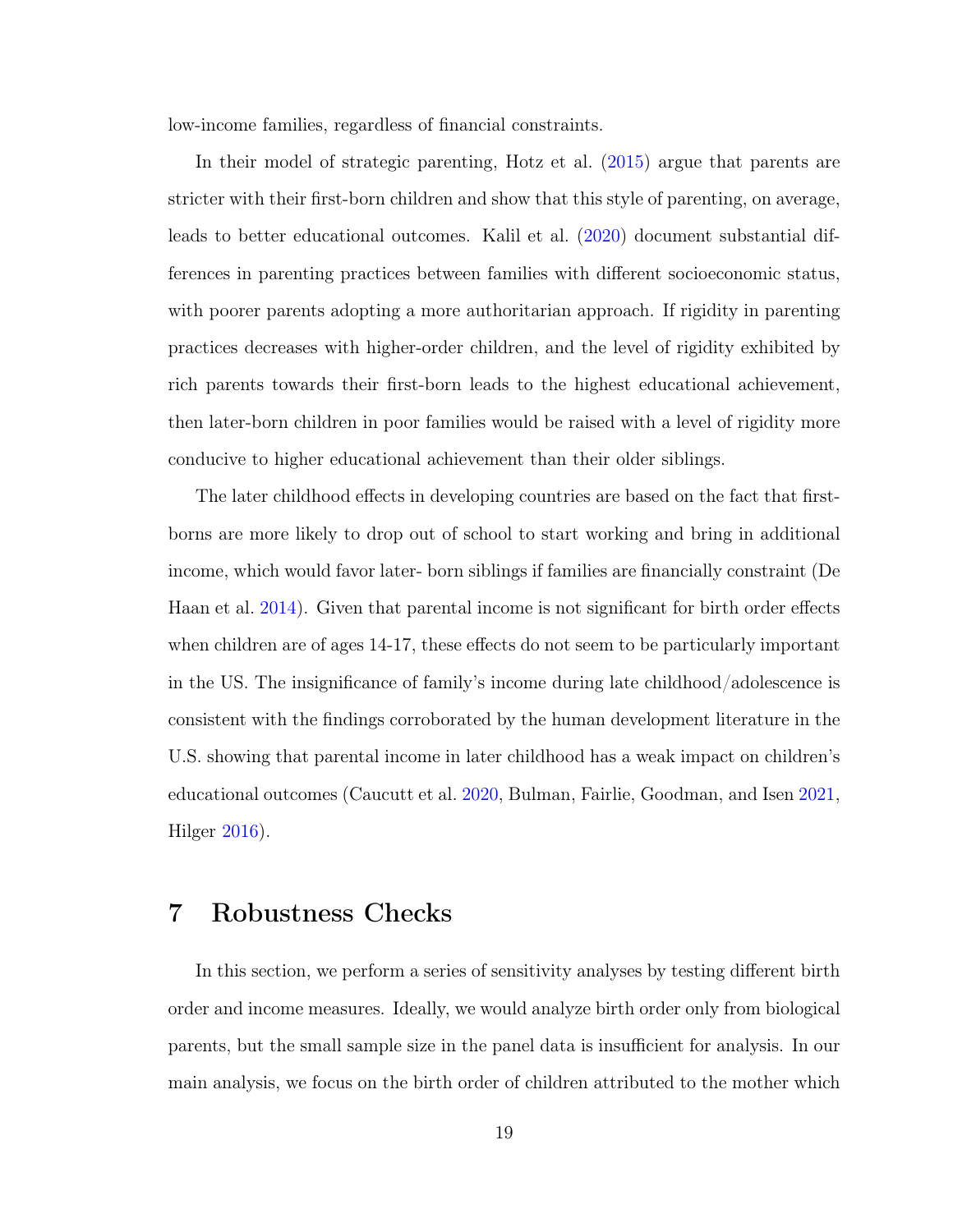offers the largest number of observations; additionally, it is a reliable measure because children are more likely to live with their mothers. As a robustness check, [Table 7](#page-29-0) presents birth order effects on the educational outcome by family size, using the birth order of children that are attributed to the father. The number of distinct families generated using father ID numbers dropped to 3,269 from the previous 5,368 using mother ID numbers. The magnitude of coefficients concurs [Table 3,](#page-25-0) which presents birth order effects of children attributed to the mother, where later born children attain less education than the first-borns.

[Table 8](#page-30-0) presents higher-order births, where we combine third- to fifth-order children in the same category and use income measures (e.g., No Poverty dummy variable) and indicators for tertiles and quintiles. Coefficients are comparable with those in [Table 6](#page-28-0) where only the first two children are included. Column 3 contains the most accurate income measure because quintiles are created based on the U.S. income distribution. Later-born children acquire more education than the first-born child among the first quintiles, which is significant for the second-born child. However, the second-born child has fewer years of schooling than the first-born child for higher quintiles, and this gap increases with wealthier quintiles.

Further, in [Table 9,](#page-31-0) we use two different measures of birth order. In panel A, birth order is used as a continuous variable. In panel B, we use a relative birth order measure, constructed by implementing the formula proposed by Eirnæs et al. [\(2004\)](#page-35-3):

$$
\frac{p-1}{n-1}
$$

where  $p$  is the individual's birth order, and  $n$  is the family size. The first-born child is assigned the value 0, while the last-born child is assigned the value 1. This birth order measure allows us to incorporate higher birth orders without concern for the positive correlation between birth order and family size. Regardless of the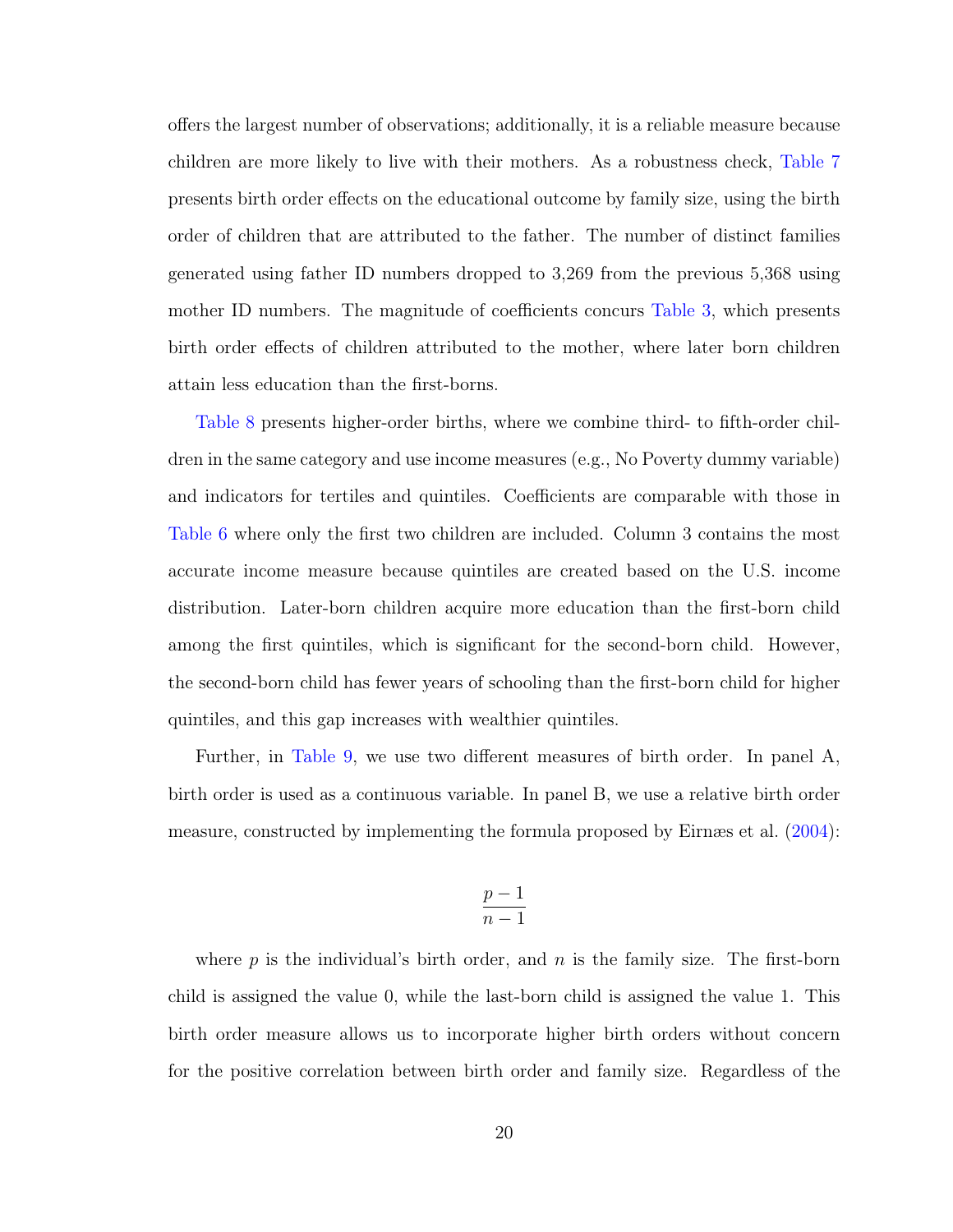measure used for birth order, the results follow the same pattern. The difference in educational outcome among siblings belonging to poor households is statistically insignificant, while the negative effect is significant for wealthier households.

# 8 Conclusion

This paper aims to determine whether birth order has distinct impacts on the child's educational outcomes depending on households' socioeconomic status.

We use a long panel data set that allows us to link socioeconomic characteristics during childhood with completed education as an adult. We focus on the household's economic status in several stages of childhood and show that the highest effect of income on birth order is in early childhood. By applying a family fixed effects approach, we find a negative effect of birth order on educational attainment in the U.S. among wealthier households which becomes less significant for lower-income families. Thus, we conclude that the largest gap in educational attainment is between siblings who were born and spent their early childhood in wealthier households.

Our results suggest that credit constraints, which are used to explain different birth order effects based on income level either within or across countries, are just a partial explanation. Parenting strategies that vary depending on socioeconomic background are a complementary mechanism.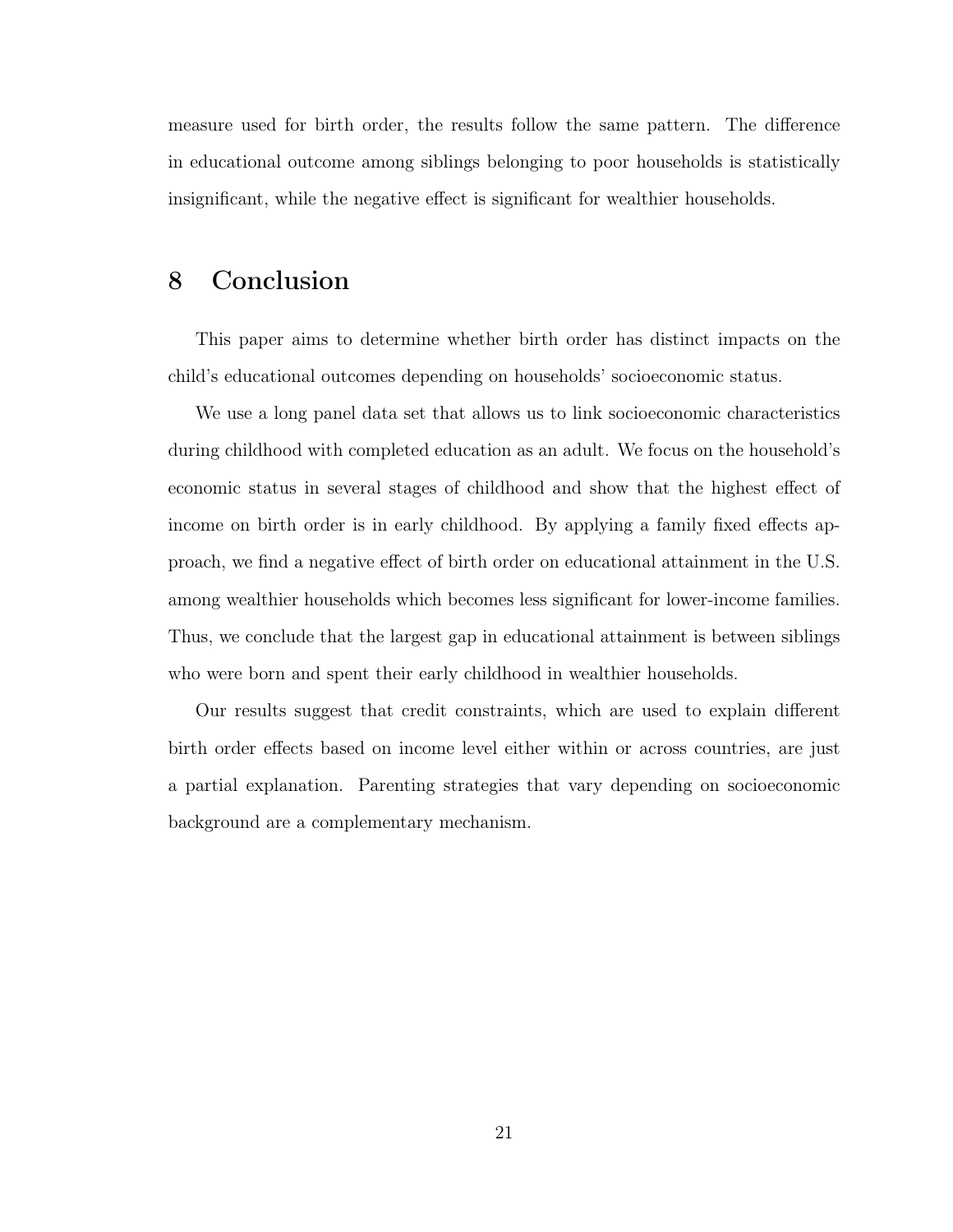<span id="page-23-0"></span>

| Variables                                       | Observations | Mean         | Standard Deviation | Minimum    | Maximum      |
|-------------------------------------------------|--------------|--------------|--------------------|------------|--------------|
| Panel A: Five Children Families Sample          |              |              |                    |            |              |
| Years of Completed Education                    | 11,253       | 13.10        | 2.29               | 1          | 17           |
| High School Degree                              | 11,253       | 0.82         | 0.38               | $\Omega$   | 1            |
| Age                                             | 11,253       | 41.39        | 9.84               | 25         | 77           |
| Percent of Female                               | 11,253       | 0.50         |                    | $\Omega$   | 1            |
| Percent of White                                | 5,812        | 52.29        |                    | $\Omega$   |              |
| Percent of Black                                | 3.613        | 32.51        |                    | $\Omega$   |              |
| Percent of Other                                | 1,690        | 15.20        |                    | 0          |              |
| Relative Frequencies of Two Children Families   | 3,582        | 31.83        |                    | $\Omega$   |              |
| Relative Frequencies of Three Children Families | 3,778        | 33.57        |                    | $\Omega$   |              |
| Relative Frequencies of Four Children Families  | 2,524        | 22.43        |                    | $\Omega$   |              |
| Relative Frequencies of Five Children Families  | 1,369        | 12.17        |                    | $\theta$   | 1            |
| Panel B: Second Born Sample                     |              |              |                    |            |              |
| Years of Completed Education                    | 4,930        | 13.38        | 2.29               | 1.         | 17           |
| Age                                             | 4,930        | 37.44        | 6.48               | 25         | 54           |
| Relative Frequencies of First Born being a Girl | 4,930        | 0.50         |                    | $\Omega$   |              |
| Relative Frequencies of High School Degree      | 4,930        | 0.85         |                    | $\Omega$   |              |
| Relative Frequencies of Associate Degree        | 4,930        | 0.44         |                    | $\theta$   |              |
| Relative Frequencies of Graduate Degree         | 4,930        | 0.11         |                    | $\Omega$   |              |
| Parental Income-Children 1-6 Years Old          | 2,108        | \$68,636.51  | \$45,660.67        | \$5,789.05 | \$550,494.30 |
| Parental Income- Children 7-13 Years Old        | 2,108        | \$88,097.44  | \$77,879.44        | \$4,939.61 | \$837,132.40 |
| Parental Income- Children 14-17 Years Old       | 2,108        | \$101,745.90 | \$135,030.80       | \$5,022.01 | \$924,766.30 |

## Table 1: Descriptive Statistics

Note: The sample includes individuals who are at least 25 years old in 2017 and whose mother is older than 44 years. Income is measured in 2015 constant dollars.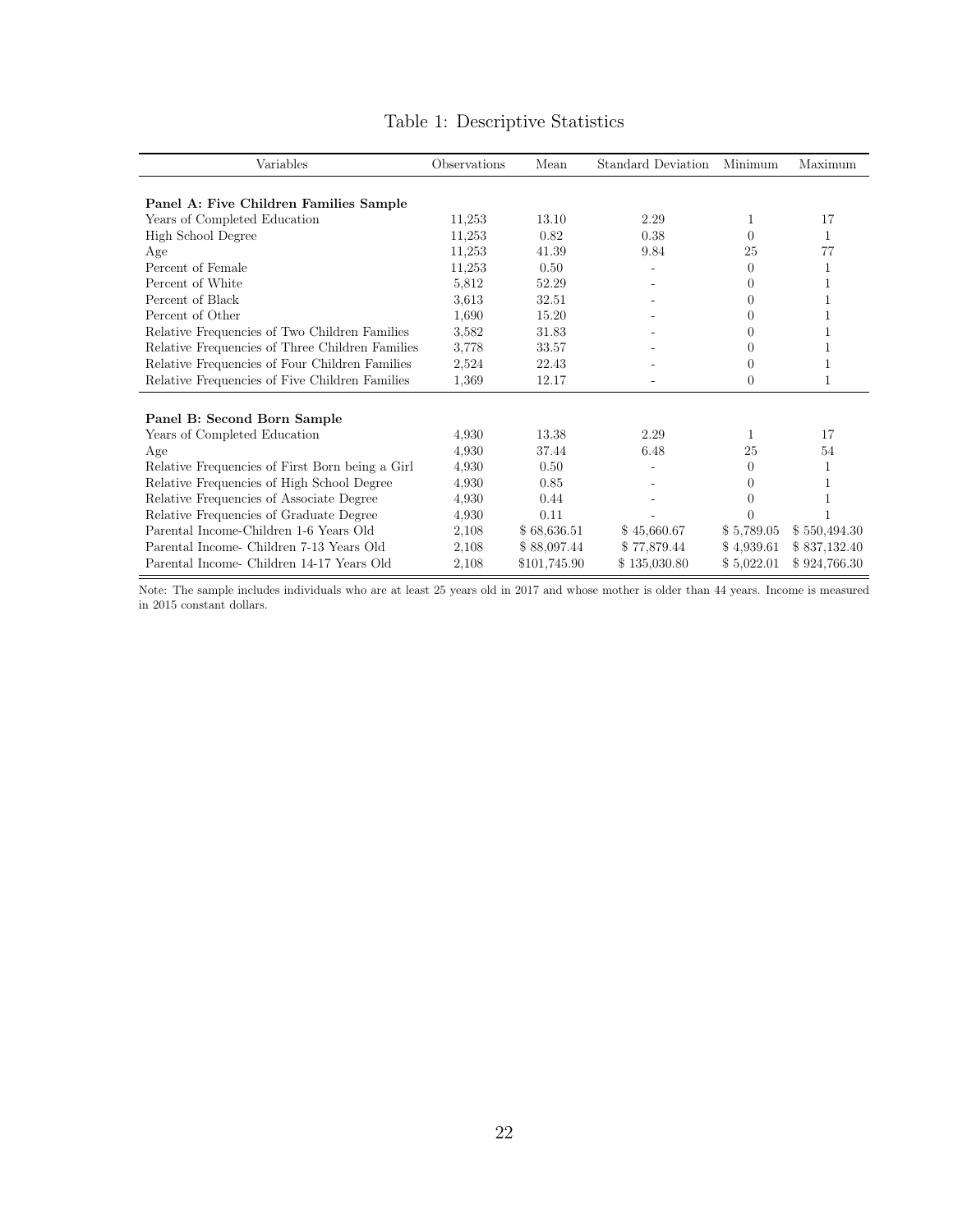<span id="page-24-0"></span>

| CATEGORIES                                                   | Number of Relative<br>Children | Frequency          | Education             | Education<br>Mothers' | Education<br>Fathers' | Difference           | Siblings' Age Relative Frequency<br>of Married Mothers  |
|--------------------------------------------------------------|--------------------------------|--------------------|-----------------------|-----------------------|-----------------------|----------------------|---------------------------------------------------------|
| Relative Frequencies of Bellow Poverty Households<br>Poverty | 266                            | 11.06              | 12.62                 |                       | $11.87\,$             |                      |                                                         |
| Relative Frequencies of Above Poverty Households             | 2,138                          | 88.94              | 14.39                 | 12.00<br>14.10        | 14.03                 | 2.82<br>3.23         | $0.71$<br>$0.94$                                        |
| Tertiles                                                     |                                |                    |                       |                       |                       |                      |                                                         |
| Relative Frequencies of Households in Tertile 1              | 802                            | 33.36              | 13.35                 |                       | 12.54                 |                      |                                                         |
| GRelative Frequencies of Households in Tertile 2             | 802                            | 33.36              | 14.16                 | 12.80<br>13.79        | 13.76                 | $3.17$<br>$3.24$     | $\begin{array}{c} 0.82 \\ 0.96 \\ 0.98 \end{array}$     |
| Relative Frequencies of Households in Tertile                | 800                            | 33.28              | 15.08                 | 15.03                 | 15.08                 | 3.15                 |                                                         |
| Quintiles                                                    |                                |                    |                       |                       |                       |                      |                                                         |
| Relative Frequencies of Households in Quintile 1             | 146                            | <b>6.07</b>        |                       | 12.70                 | 12.04                 |                      |                                                         |
| Relative Frequencies of Households in Quintile 2             | $476\atop730$                  |                    | $\frac{13.01}{13.40}$ | 12.91                 | $12.61$<br>$13.28$    |                      |                                                         |
| Relative Frequencies of Households in Quintile 3             |                                | $19.80$<br>$30.37$ | 13.92                 | 13.34                 |                       | 2.68<br>3.12<br>3.25 | $\begin{array}{c} 70 \\ 83 \\ 0.93 \\ 0.96 \end{array}$ |
| Relative Frequencies of Households in Quintile 4             | 642                            | $26.71\,$          | 14.66                 | 14.38                 | 14.50                 | 3.29                 |                                                         |
| Relative Frequencies of Households in Quintile 5             | 410                            | 17.05              | 15.30                 | 15.53                 | 15.60                 | 3.17                 | 0.99                                                    |

| ו<br>ו<br>)<br>S<br>$\ddot{\phantom{a}}$<br>Ì<br>i<br>١<br>$\frac{5}{4}$<br>I                                                                                                                                                                                                                                 |  |
|---------------------------------------------------------------------------------------------------------------------------------------------------------------------------------------------------------------------------------------------------------------------------------------------------------------|--|
| contractor in the contractor of the contractor of the contractor of the contractor of the contractor of the contractor of the contractor of the contractor of the contractor of the contractor of the contractor of the contra<br>)<br>}<br>}<br>֕<br>)<br>2211211<br>ؚ<br> <br> <br> <br>$-1$<br>Ì<br>.<br>. |  |
| こくしょう しょうこうしょう しょくりょく                                                                                                                                                                                                                                                                                         |  |
| ֧ׅׅ֧֧֧֪ׅ֧֪ׅ֖֧֪ׅ֧֧֪ׅ֧֪ׅ֧֚֚֚֚֚֚֚֚֚֚֚֚֚֚֚֚֚֚֚֚֚֚֚֚֚֚֚֚֚֚֚֚֚֡֝֟֜֡֓֡֜֓֡֜֓֡֝֬֝֓֝֬֝֓֝֬֓֝֬֓֝֬֓֝֬֝֝<br>$\frac{1}{2}$<br>$-200$                                                                                                                                                                                         |  |
| $\frac{1}{2}$<br>.<br>.<br>.<br>֖֦ׅׅׅׅׅׅ֧֦֧֧ׅ֧֦֧֚֚֚֚֚֚֚֚֚֚֚֚֚֚֚֚֚֡֕֡֡֡֡֝֡֝֡֝֬֝֬֝                                                                                                                                                                                                                              |  |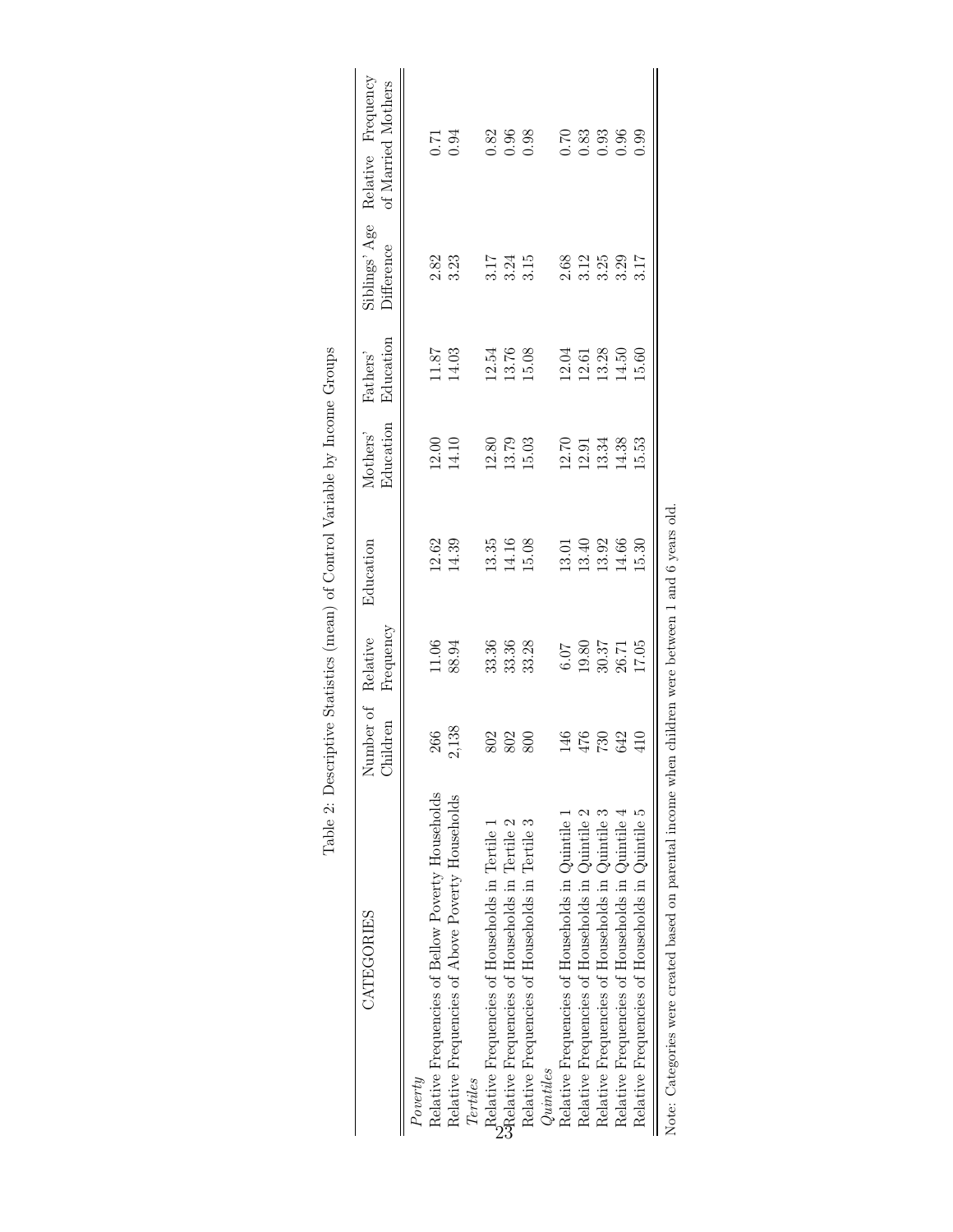<span id="page-25-0"></span>

| Family size<br>Panel A. Dependent Variable: Child's Education | 2 children   | 3 children  | 4 children | 5 children   |
|---------------------------------------------------------------|--------------|-------------|------------|--------------|
|                                                               |              |             |            |              |
| Second Born                                                   | $-0.326***$  | $-0.279***$ | $-0.188*$  | $-0.302*$    |
|                                                               | (0.101)      | (0.092)     | (0.108)    | (0.165)      |
| Third Born                                                    |              | $-0.437***$ | $-0.324**$ | $-0.346*$    |
|                                                               |              | (0.156)     | (0.140)    | (0.194)      |
| Fourth Born                                                   |              |             | $-0.419**$ | $-0.841***$  |
|                                                               |              |             | (0.203)    | (0.242)      |
| Fifth Born                                                    |              |             |            | $-1.088***$  |
|                                                               |              |             |            | (0.309)      |
| Gender                                                        | $0.772***$   | $0.433***$  | $0.556***$ | $0.570***$   |
|                                                               | (0.088)      | (0.073)     | (0.082)    | (0.111)      |
|                                                               |              |             |            |              |
| Observations                                                  | 3,582        | 3,778       | 2,524      | 1,369        |
| $R^2$                                                         | 0.101        | 0.041       | 0.075      | 0.082        |
| Distinct families                                             | 2,207        | 1,741       | 966        | 454          |
|                                                               |              |             |            |              |
| Family size                                                   | $2$ children | 3 children  | 4 children | $5$ children |
| Panel B. Dependent Variable: High School Degree               |              |             |            |              |
|                                                               |              |             |            |              |
| Second Born                                                   | $-0.082***$  | $-0.051***$ | $-0.046**$ | $-0.038$     |
|                                                               | (0.019)      | (0.016)     | (0.021)    | (0.033)      |
| Third Born                                                    |              | $-0.090***$ | $-0.069**$ | $-0.036$     |
|                                                               |              | (0.025)     | (0.032)    | (0.034)      |
| Fourth Born                                                   |              |             | $-0.101**$ | $-0.127***$  |
|                                                               |              |             | (0.043)    | (0.040)      |
| Fifth Born                                                    |              |             |            | $-0.147***$  |
|                                                               |              |             |            | (0.049)      |
| Gender                                                        | $0.055***$   | $0.046***$  | $0.081***$ | $0.063***$   |
|                                                               | (0.015)      | (0.014)     | (0.017)    | (0.023)      |
|                                                               |              |             |            |              |
| Observations                                                  | 3,582        | 3,778       | 2,524      | 1,369        |
| $R^2$                                                         | 0.112        | 0.052       | 0.093      | 0.075        |
| Distinct families                                             | 2,207        | 1,741       | 966        | 454          |

Table 3: The Effect of Birth Order on Children's Education

Family fixed effects estimation. Controls not shown include dummies for year of birth. Family size (2-5 children) are specified in the column header. Note: Robust standard errors are clustered at family level. Significance levels: \*\*\*  $p < 0.01$  \*\*  $p < 0.05$  \*  $p < 0.1$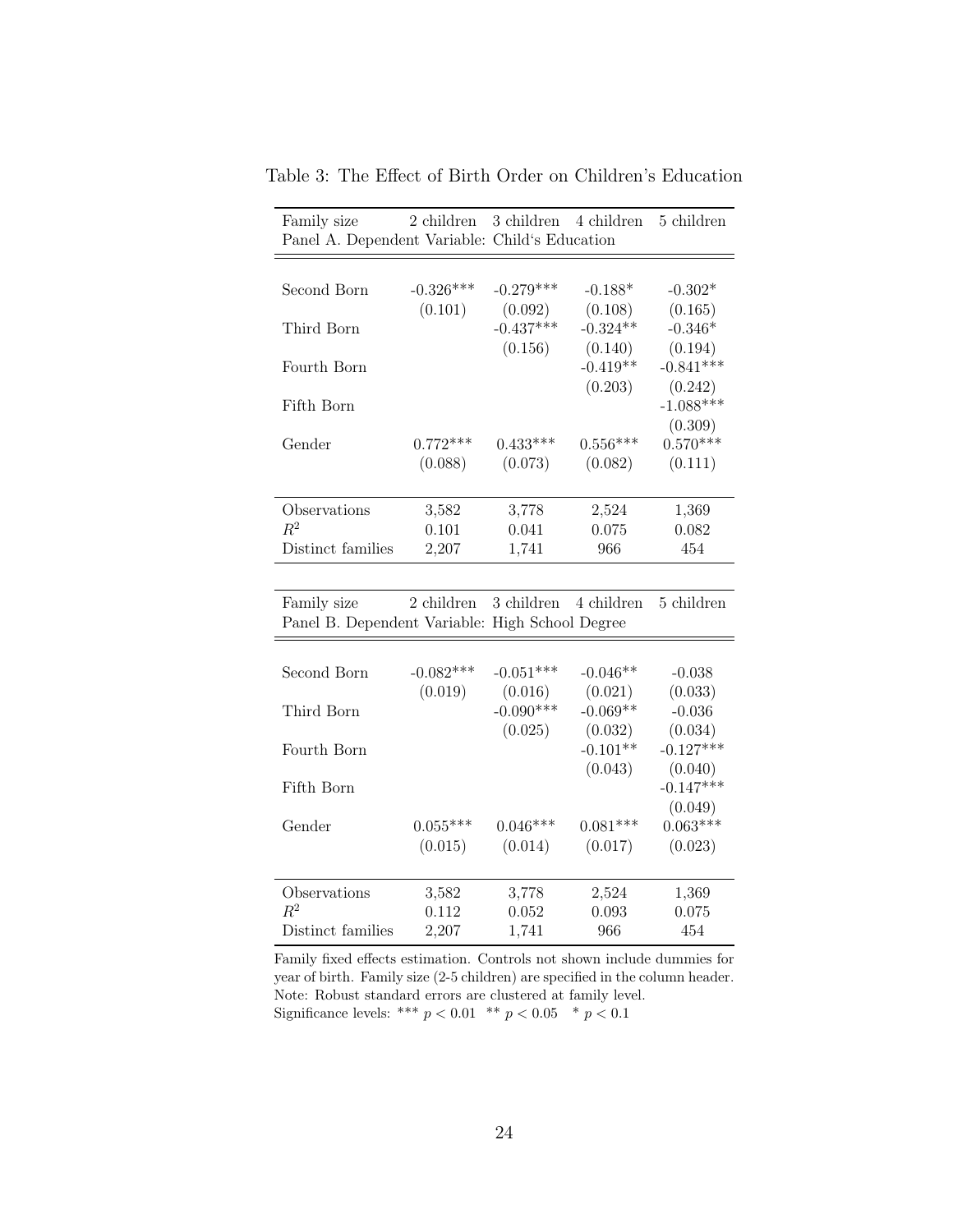<span id="page-26-0"></span>

| Dependent Variable:         | Education   | High School | Associate Degree | Graduate Degree |
|-----------------------------|-------------|-------------|------------------|-----------------|
|                             |             |             |                  |                 |
| Second Born                 | $-0.380***$ | $-0.085***$ | $-0.046**$       | $-0.036***$     |
|                             | (0.079)     | (0.015)     | (0.018)          | (0.014)         |
| Gender                      | $0.608***$  | $0.046***$  | $0.147***$       | $0.050***$      |
|                             | (0.063)     | (0.012)     | (0.015)          | (0.011)         |
| Mean                        | 13.38       | 0.847       | 0.443            | 0.113           |
| Coefficient/Mean            | 0.028       | 0.100       | 0.104            | 0.319           |
|                             |             |             |                  |                 |
| Observations                | 4930        | 4930        | 4930             | 4930            |
| $R^2$                       | 0.066       | 0.076       | 0.05             | 0.029           |
| Number of Distinct Families | 2,465       | 2,465       | 2,465            | 2,465           |

Table 4: The Effect of Birth Order on Children's Education (Degree)

Family fixed effects estimation. Controls not shown include dummies for year of birth.

Note: Robust standard errors are clustered at family level.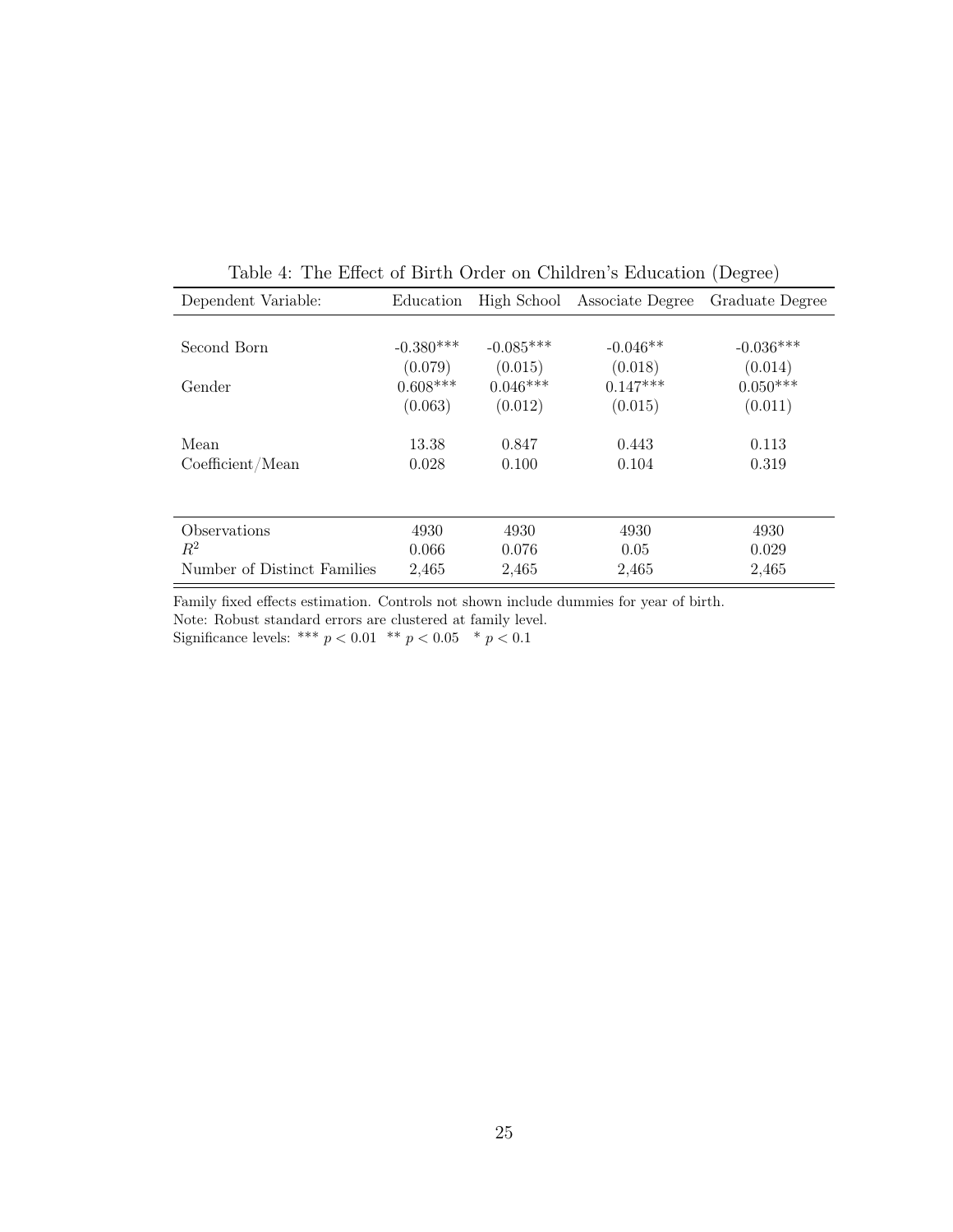| Panel A: Parental Income when Children were between 1 and 6 years old |             |                    |            |                   |  |  |
|-----------------------------------------------------------------------|-------------|--------------------|------------|-------------------|--|--|
| Dependent Variable: Education                                         | POLS        | POLS with controls | <b>FFE</b> | FFE with controls |  |  |
|                                                                       |             |                    |            |                   |  |  |
| Second Born                                                           | $-0.398***$ | $-0.336***$        | $-0.135$   | $-0.541$          |  |  |
|                                                                       | (0.075)     | (0.075)            | (0.122)    | (0.626)           |  |  |
| SB*Parental Income 1-6                                                | $-0.404***$ | $-0.263***$        | $-0.212**$ | $-0.214*$         |  |  |
|                                                                       | (0.090)     | (0.085)            | (0.094)    | (0.112)           |  |  |
|                                                                       |             |                    |            |                   |  |  |
| Observations                                                          | 2108        | 2108               | 2108       | 2108              |  |  |
| R-squared                                                             | 0.120       | 0.257              | 0.109      | 0.115             |  |  |
| Number of distinct families                                           | 1,054       | 1,054              | 1.054      | 1,054             |  |  |

Table 5: The Effect of Standardized Parental Income and Birth Order on Children's Education

| Panel B: Parental Income when Children were between 7 and 13 years old |  |  |
|------------------------------------------------------------------------|--|--|
|------------------------------------------------------------------------|--|--|

<span id="page-27-0"></span>

| Dependent Variable: Education | <b>POLS</b> | POLS with controls | FFE.       | FFE with controls |
|-------------------------------|-------------|--------------------|------------|-------------------|
|                               |             |                    |            |                   |
| Second Born                   | $-0.360***$ | $-0.329***$        | $-0.124$   | $-0.290$          |
|                               | (0.076)     | (0.077)            | (0.123)    | (0.605)           |
| SB*Parental Income 7-13       | $-0.108**$  | $-0.100*$          | $-0.111**$ | $-0.097*$         |
|                               | (0.052)     | (0.053)            | (0.052)    | (0.059)           |
|                               |             |                    |            |                   |
| <i><b>Observations</b></i>    | 2108        | 2108               | 2108       | 2108              |
| $R^2$                         | 0.109       | 0.255              | 0.106      | 0.113             |
| Number of distinct families   | 1,054       | 1,054              | 1,054      | 1,054             |

#### Panel C: Parental Income when Children were between 14 and 17 years old

| Dependent Variable: Education | <b>POLS</b> | POLS with controls | <b>FFE</b> | FFE with controls |
|-------------------------------|-------------|--------------------|------------|-------------------|
|                               |             |                    |            |                   |
| Second Born                   | $-0.393***$ | $-0.361***$        | $-0.163$   | 0.030             |
|                               | (0.076)     | (0.076)            | (0.123)    | (0.589)           |
| SB*Parental Income 14-17      | $-0.021$    | $-0.016$           | $-0.021$   | 0.000             |
|                               | (0.032)     | (0.032)            | (0.034)    | (0.031)           |
|                               |             |                    |            |                   |
| Observations                  | 2108        | 2108               | 2108       | 2108              |
| $R^2$                         | 0.089       | 0.254              | 0.104      | 0.111             |
| Number of distinct families   | 1,054       | 1,054              | 1,054      | 1,054             |

Estimation strategy is specified in the column header.

Pooled Ordinary Least Square (POLS, column 1) includes indicators for gender, year of birth and parental income.

Pooled Ordinary Least Square with controls (POLS with controls, column 2) includes indicators for gender and year of birth, and parental demographics: mother's and father's education, race, mother's marital status at birth, age difference between siblings, and parental income.

Family Fixed Effects (FFE, column 3) includes indicators for gender, and year of birth.

Family Fixed Effects with controls (FFE with controls, column 4) includes indicators for gender and year of birth, and parental demographics: interaction terms of the second-born dummy with mother's and father's education, race, mother's marital status at birth, and age difference between siblings.

Parental Income represents deflated standardized income two years before the child was born and when children were were 1-6, 7-13 and 14-17 years old. Note: Robust standard errors are clustered at family level. Significance levels: \*\*\*  $p < 0.01$  \*\*  $p < 0.05$  \*  $p < 0.1$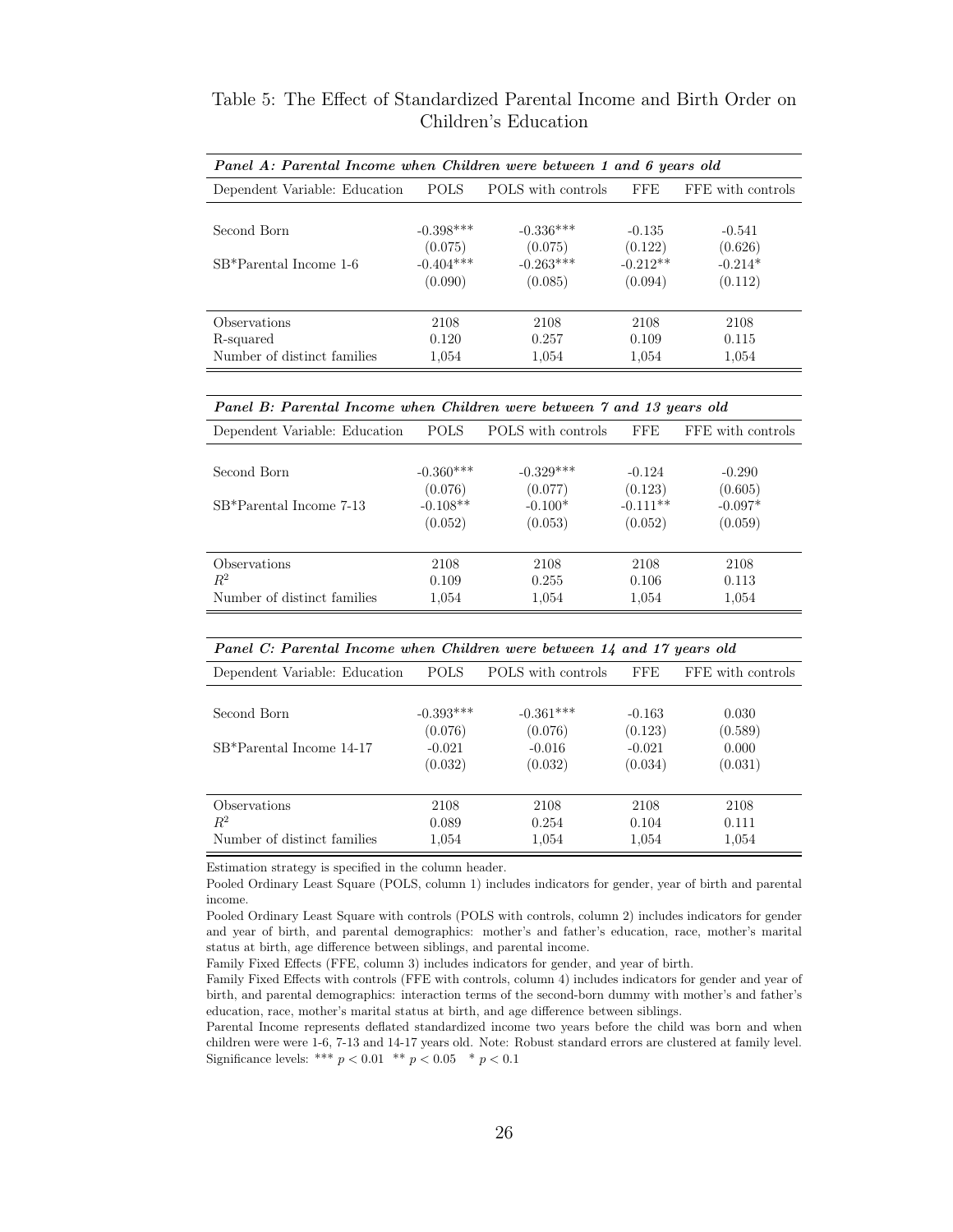| Panel A: No Poverty           |             |                    |            |                   |
|-------------------------------|-------------|--------------------|------------|-------------------|
| Dependent Variable: Education | <b>POLS</b> | POLS with controls | <b>FFE</b> | FFE with controls |
|                               |             |                    |            |                   |
| Second Born                   | $-0.163$    | $-0.182$           | 0.056      | 0.014             |
|                               | (0.212)     | (0.218)            | (0.225)    | (0.568)           |
| Second Born * No Poverty      | $-0.273$    | $-0.204$           | $-0.267$   | $-0.140$          |
|                               | (0.220)     | (0.224)            | (0.222)    | (0.252)           |
|                               |             |                    |            |                   |
| <b>Observations</b>           | 2108        | 2108               | 2108       | 2108              |
| $R^2$                         | 0.135       | 0.240              | 0.105      | 0.111             |
| Number of distinct families   |             |                    | 1.054      | 1.054             |

#### Table 6: The Effect of Parental Income and Birth Order on Children's Education

#### Panel B: Parental Income by Tertiles Dependent Variable: Education POLS POLS with controls FFE FFE with controls Second Born -0.092 -0.099 0.123 -0.629<br>(0.114) -0.019 (0.119) (0.155) (0.606)  $(0.114)$   $(0.119)$   $(0.155)$   $(0.606)$  $\begin{array}{ccccccccc} & & & & & (0.114) & & & (0.119) & & & (0.155) & & (0.606) \\ \text{Second Born * Tertile 2} & & & & & -0.336^{**} & & & -0.303^{*} & & & -0.373^{**} & & & -0.403^{**} \\ & & & & & & (0.161) & & & (0.163) & & & (0.161) & & & (0.176) \end{array}$  $(0.161)$   $(0.163)$   $(0.161)$   $(0.176)$ Second Born \* Tertile 3  $-0.486^{***}$   $-0.453^{***}$   $-0.514^{***}$   $-0.514^{***}$   $-0.591^{***}$   $-0.591^{***}$   $-0.591^{***}$  $(0.159)$  $\begin{tabular}{lcccccc} Observations & & & & 2108 & & & 2108 & & & 2108 & & & 2108 \\ & & & & & 0.159 & & & 0.244 & & & 0.113 & & & 0.120 \\ \end{tabular}$  $R^2$  0.159 0.244 0.113 0.120  $R^2$  0.120<br>
Number of distinct families 0.159 0.244 0.113 0.120<br>
1.054 1.054

<span id="page-28-0"></span>

|                               | Panel C: Parental Income by Quintiles |                    |             |                   |  |  |  |
|-------------------------------|---------------------------------------|--------------------|-------------|-------------------|--|--|--|
| Dependent Variable: Education | <b>POLS</b>                           | POLS with controls | FFE.        | FFE with controls |  |  |  |
|                               |                                       |                    |             |                   |  |  |  |
| Second Born                   | $0.491*$                              | $0.470*$           | $0.650**$   | $-0.110$          |  |  |  |
|                               | (0.259)                               | (0.255)            | (0.279)     | (0.652)           |  |  |  |
| Second Born * Quintile 2      | $-0.684**$                            | $-0.669**$         | $-0.661**$  | $-0.655**$        |  |  |  |
|                               | (0.295)                               | (0.291)            | (0.297)     | (0.297)           |  |  |  |
| Second Born * Quintile 3      | $-0.879***$                           | $-0.840***$        | $-0.871***$ | $-0.877***$       |  |  |  |
|                               | (0.283)                               | (0.279)            | (0.286)     | (0.293)           |  |  |  |
| Second Born * Quintile 4      | $-0.983***$                           | $-0.931***$        | $-0.955***$ | $-0.992***$       |  |  |  |
|                               | (0.287)                               | (0.283)            | (0.291)     | (0.307)           |  |  |  |
| Second Born * Quintile 5      | $-1.119***$                           | $-1.059***$        | $-1.097***$ | $-1.179***$       |  |  |  |
|                               | (0.301)                               | (0.296)            | (0.299)     | (0.328)           |  |  |  |
|                               |                                       |                    |             |                   |  |  |  |
| <i><b>Observations</b></i>    | 2108                                  | 2108               | 2108        | 2108              |  |  |  |
| $R^2$                         | 0.157                                 | 0.245              | 0.116       | 0.122             |  |  |  |
| Number of distinct families   |                                       |                    | 1,054       | 1,054             |  |  |  |

Estimation strategy is specified in the column header.

Pooled Ordinary Least Square (POLS, column 1) includes indicators for gender and year of birth.

Pooled Ordinary Least Square with controls (POLS with controls, column 2) includes indicators for gender and year of birth, and parental demographics: mother's and father's education, race, mother's marital status at birth, and age difference between siblings.

Family Fixed Effects (FFE, column 3) includes indicators for gender and year of birth.

Family Fixed Effects with controls (FFE with controls, column 4) includes indicators for gender and year of birth, and parental demographics: interaction terms of the second-born dummy with mother's and father's education, race, mother's marital status at birth, and age difference between siblings.

No Poverty is a dummy variable which takes value 1 if the household was 185 percent above poverty threshold. Income indicators are calculated based on parental income, when children were between 1 and 6 years old. Note: Robust standard errors are clustered at family level.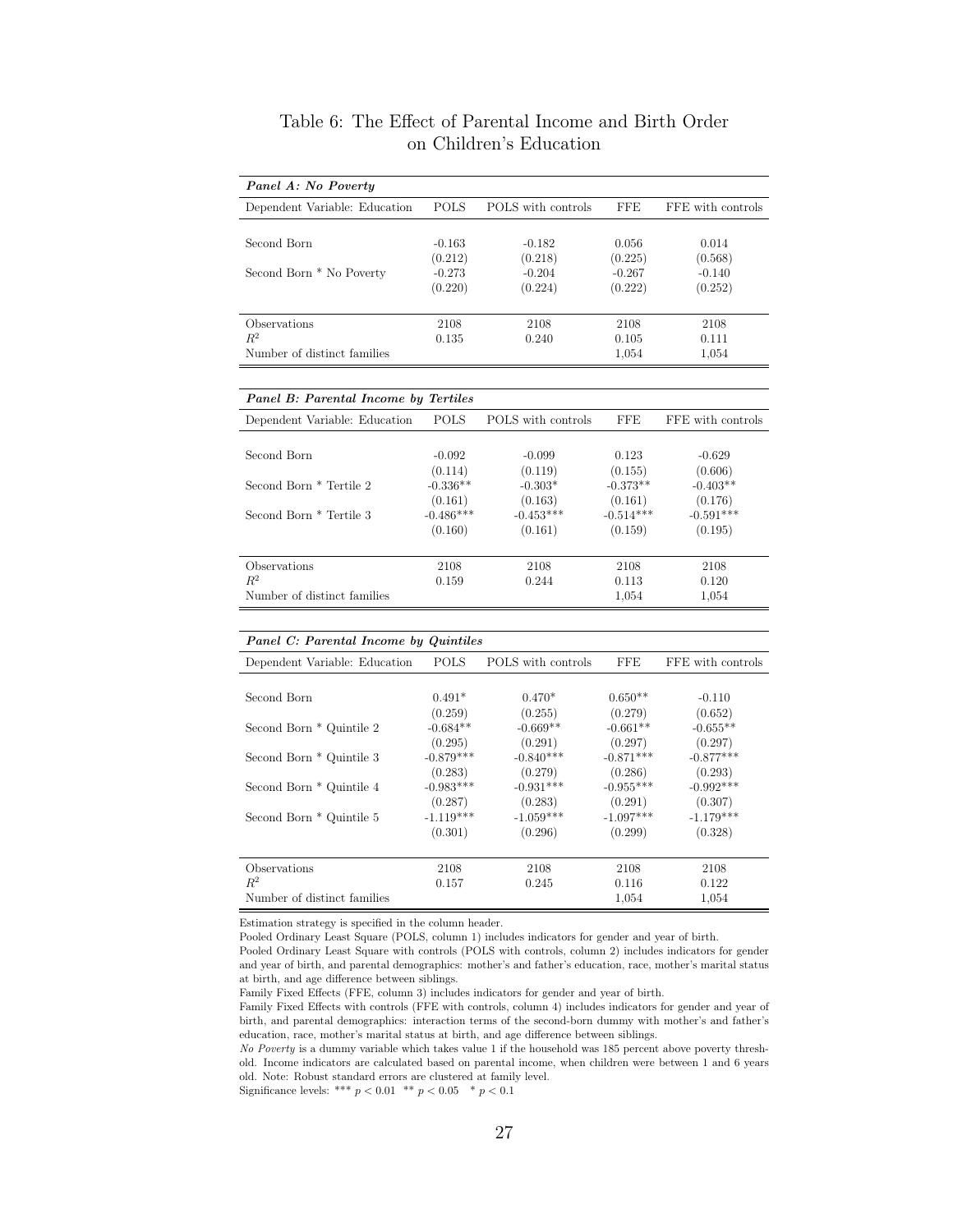<span id="page-29-0"></span>

| Family size<br>Panel A. Dependent Variable: Child's Education  | 2 children             | 3 children             | 4 children                      | 5 children                        |
|----------------------------------------------------------------|------------------------|------------------------|---------------------------------|-----------------------------------|
| Second Born                                                    | $-0.273**$<br>(0.134)  | $-0.302***$<br>(0.110) | $-0.199$<br>(0.169)             | 0.214<br>(0.279)                  |
| Third Born                                                     |                        | $-0.560***$<br>(0.188) | $-0.538**$<br>(0.221)           | $-0.002$<br>(0.323)               |
| Fourth Born                                                    |                        |                        | $-0.941***$<br>(0.327)          | $-0.734*$<br>(0.391)              |
| Fifth Born                                                     |                        |                        |                                 | $-1.09**$<br>(0.505)              |
| Observations                                                   | 2,315                  | 2,159                  | 1,269                           | 626                               |
| $R^2$                                                          | 0.096                  | 0.06                   | 0.08                            | 0.178                             |
| Number of Distinct Families                                    | 1,420                  | 1,036                  | 546                             | 267                               |
|                                                                |                        |                        |                                 |                                   |
| Family size<br>Panel B. Dependent Variable: High School Degree | $2$ children $\,$      | 3 children             | 4 children                      | 5 children                        |
| Second Born                                                    | $-0.071***$<br>(0.021) | $-0.043**$<br>(0.021)  | $-0.019$<br>(0.028)             | $-0.063$<br>(0.048)               |
| Third Born                                                     |                        | $-0.064**$             | $-0.059$                        | $-0.225***$                       |
| Fourth Born                                                    |                        | (0.031)                | (0.038)<br>$-0.098*$<br>(0.052) | (0.064)<br>$-0.285***$<br>(0.082) |
| Fifth Born                                                     |                        |                        |                                 | $-0.382***$<br>(0.105)            |
| Observations                                                   | 2,315                  | 2,159                  | 1,269                           | 626                               |
| $R^2$                                                          | 0.105                  | 0.077                  | 0.102                           | 0.158                             |
| Number of Distinct Families                                    | 1,420                  | 1,036                  | 546                             | 267                               |

#### Table 7: The Birth Order Effects on Education using Birth Order from Father's Side

Family fixed effects estimation. Controls not shown include dummies for gender and for year of birth.

Note: Robust standard errors are clustered at family level. Family size (2-5 children) are specified in the column header.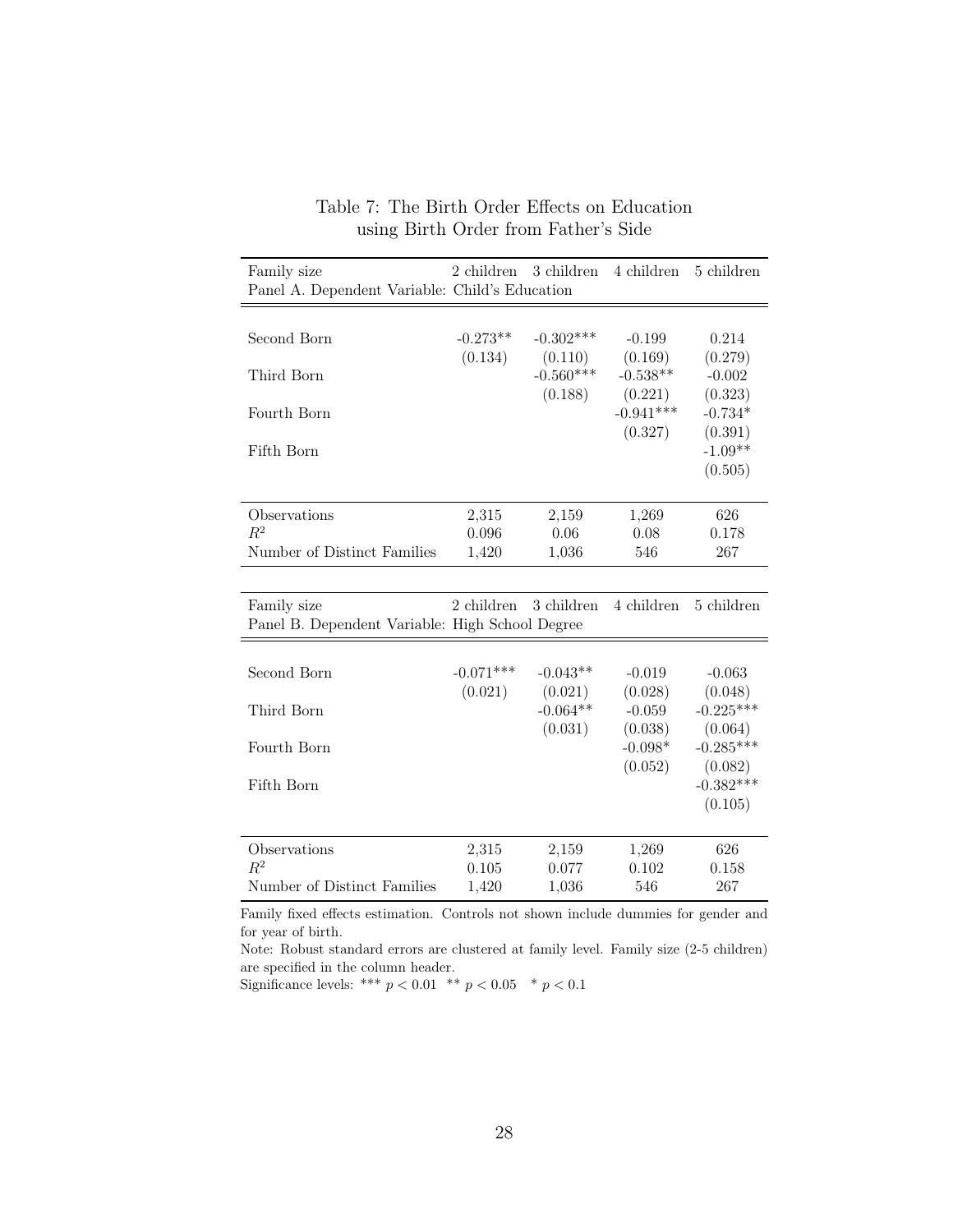<span id="page-30-0"></span>

| Dependent Variable: Education        | (1)       | (2)       | (3)         |
|--------------------------------------|-----------|-----------|-------------|
|                                      |           |           |             |
| Birth Order 2                        | 0.123     | 0.181     | 0.555       |
|                                      | (0.374)   | (0.402)   | (0.471)     |
| Birth Order 3 Plus                   | 0.006     | 0.121     | 0.311       |
|                                      | (0.707)   | (0.770)   | (0.837)     |
| Birth Order $2 *$ No Poverty         | $-0.357*$ |           |             |
|                                      | (0.189)   |           |             |
| Birth Order 3 Plus * No Poverty      | $-0.223$  |           |             |
|                                      | (0.260)   |           |             |
| Birth Order 2 <sup>*</sup> Tertile 2 |           | $-0.302*$ |             |
|                                      |           | (0.167)   |             |
| Birth Order 2 * Tertile 3            |           | $-0.333*$ |             |
|                                      |           | (0.178)   |             |
| Birth Order 3 Plus * Tertile 2       |           | $-0.105$  |             |
|                                      |           | (0.248)   |             |
| Birth Order 3 Plus * Tertile 3       |           | 0.080     |             |
|                                      |           | (0.282)   |             |
| Birth Order 2 * Quintile 2           |           |           | $-0.522*$   |
|                                      |           |           | (0.310)     |
| Birth Order 2 * Quintile 3           |           |           | $-0.817***$ |
|                                      |           |           | (0.305)     |
| Birth Order $2 *$ Quintile 4         |           |           | $-0.922***$ |
|                                      |           |           | (0.310)     |
| Birth Order $2 *$ Quintile 5         |           |           | $-1.043***$ |
|                                      |           |           | (0.325)     |
| Birth Order 3 Plus $^*$ Quintile $2$ |           |           | $-0.578$    |
|                                      |           |           | (0.409)     |
| Birth Order 3 Plus * Quintile 3      |           |           | $-0.676$    |
|                                      |           |           | (0.416)     |
| Birth Order 3 Plus * Quintile 4      |           |           | $-0.635$    |
|                                      |           |           | (0.438)     |
| Birthe Order 3 Plus * Quintile 5     |           |           | $-0.605$    |
|                                      |           |           | (0.474)     |
|                                      |           |           |             |
| Observations                         | 3159      | 3159      | 3159        |
| $R^2$                                | 0.085     | 0.086     | 0.091       |
| Number of Distinct Families          | 1,457     | 1,457     | 1,457       |

## Table 8: Robustness Check Additional Birth Orders

Family fixed effects estimation. Controls not shown include indicators for gender and year of birth; and interaction terms of the birth order dummy with mother's and father's education, race, mother's marital status at birth, and age difference between siblings. Note: Robust standard errors are clustered at family level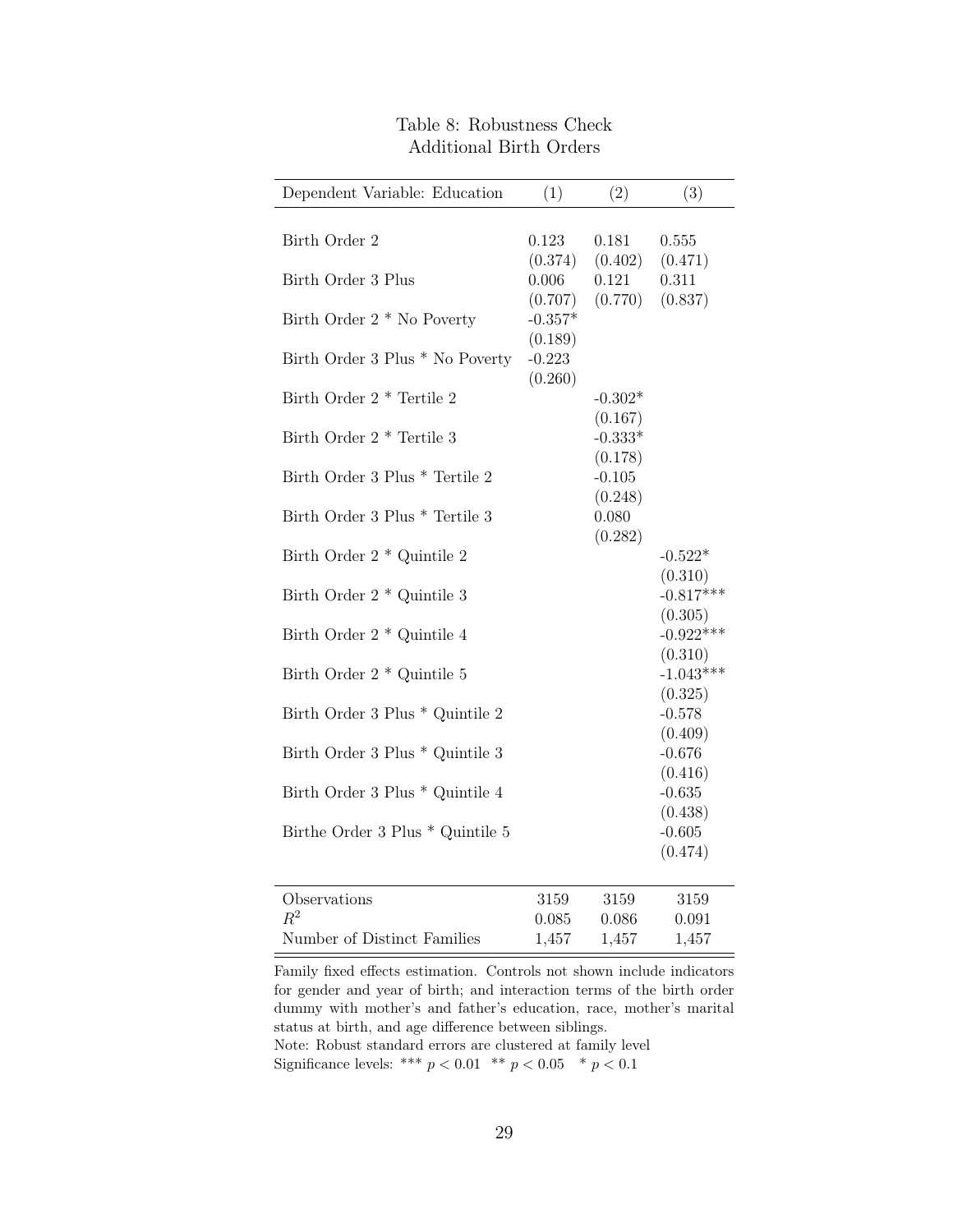<span id="page-31-0"></span>

| Dependent Variable: Education<br>Panel A. Birth Order Continuous | (1)                 | (2)                  | (3)                               |
|------------------------------------------------------------------|---------------------|----------------------|-----------------------------------|
| Birth Order                                                      | 0.076<br>(0.337)    | $-0.057$<br>(0.357)  | 0.151<br>(0.389)                  |
| Birth Order * No Poverty                                         | $-0.147$<br>(0.127) |                      |                                   |
| Birth Order * Tertile 2                                          |                     | $-0.114$<br>(0.134)  |                                   |
| Birth Order * Tertile 3                                          |                     | $-0.261*$<br>(0.145) |                                   |
| Birth Order * Quintile 2                                         |                     |                      | $-0.286$<br>(0.199)               |
| Birth Order * Quintile 3                                         |                     |                      | $-0.387*$<br>(0.200)              |
| Birth Order * Quintile 4                                         |                     |                      | $-0.425**$                        |
| Birth Order * Quintile 5                                         |                     |                      | (0.211)<br>$-0.452**$             |
|                                                                  |                     |                      | (0.227)                           |
| Observations                                                     | 3321                | 3321                 | 3321                              |
| $R^2$<br>Number of Distinct Families                             | 0.082<br>1,536      | 0.083<br>1,536       | 0.084<br>1,536                    |
|                                                                  |                     |                      |                                   |
|                                                                  |                     |                      |                                   |
| Dependent Variable: Education<br>Panel B. Relative Birth Order   | (1)                 | (2)                  | (3)                               |
| Relative Birth Order                                             | $-0.060$            | $-0.021$             | 0.528                             |
| Relative Birth Order * No Poverty                                | (0.269)<br>$-0.238$ | (0.265)              | (0.350)                           |
| Relative Birth Order * Tertile 2                                 | (0.216)             | $-0.091$             |                                   |
|                                                                  |                     | (0.222)              |                                   |
| Relative Birth Order * Tertile 3                                 |                     | $-0.388*$            |                                   |
| Relative Birth Order * Quintile 2                                |                     | (0.231)              | $-0.597*$                         |
| Relative Birth Order * Quintile 3                                |                     |                      | (0.333)<br>$-0.782**$             |
| Relative Birth Order * Quintile 4                                |                     |                      | (0.328)<br>$-0.938***$            |
| Relative Birth Order * Quintile 5                                |                     |                      | (0.340)<br>$-0.980***$<br>(0.358) |
| Observations                                                     | 3321                | 3321                 | 3321                              |
| $\,R^2$                                                          | 0.083               | 0.085                | 0.087                             |

## Table 9: Robustness Check Different Measures of Birth Order

Family fixed effects estimation. Controls not shown include indicators for gender and year of birth; and interaction terms of the birth order with mother's and father's education, race, mother's marital status at birth, and age difference between siblings.

Number of Distinct Families 1,536 1,536 1,536

Note: Robust standard errors are clustered at family level Significance levels: \*\*\*  $p < 0.01 \;$  \*\*  $p < 0.05 \;$  \*  $p < 0.1$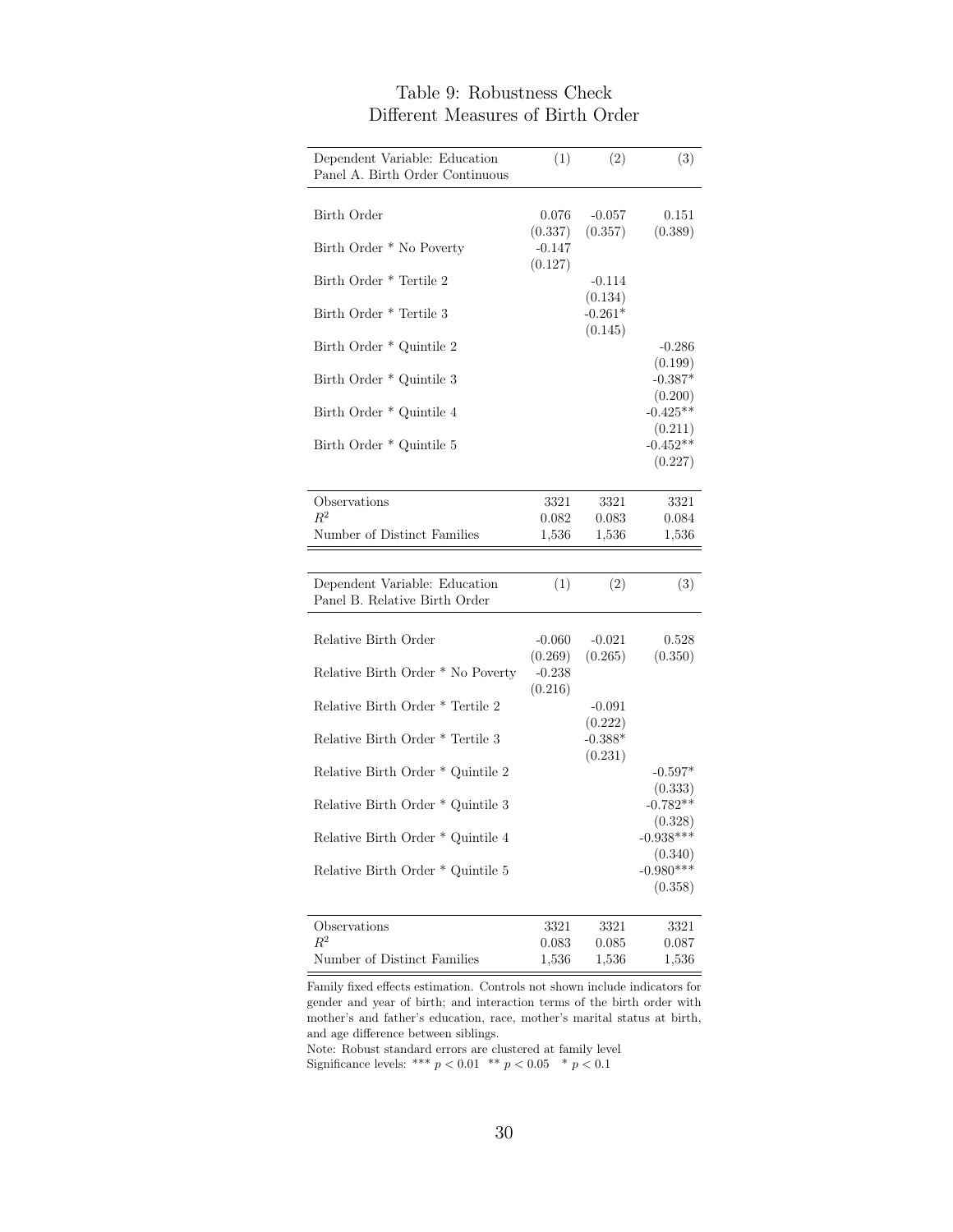<span id="page-32-0"></span>

Figure 1: Education Density by Birth Order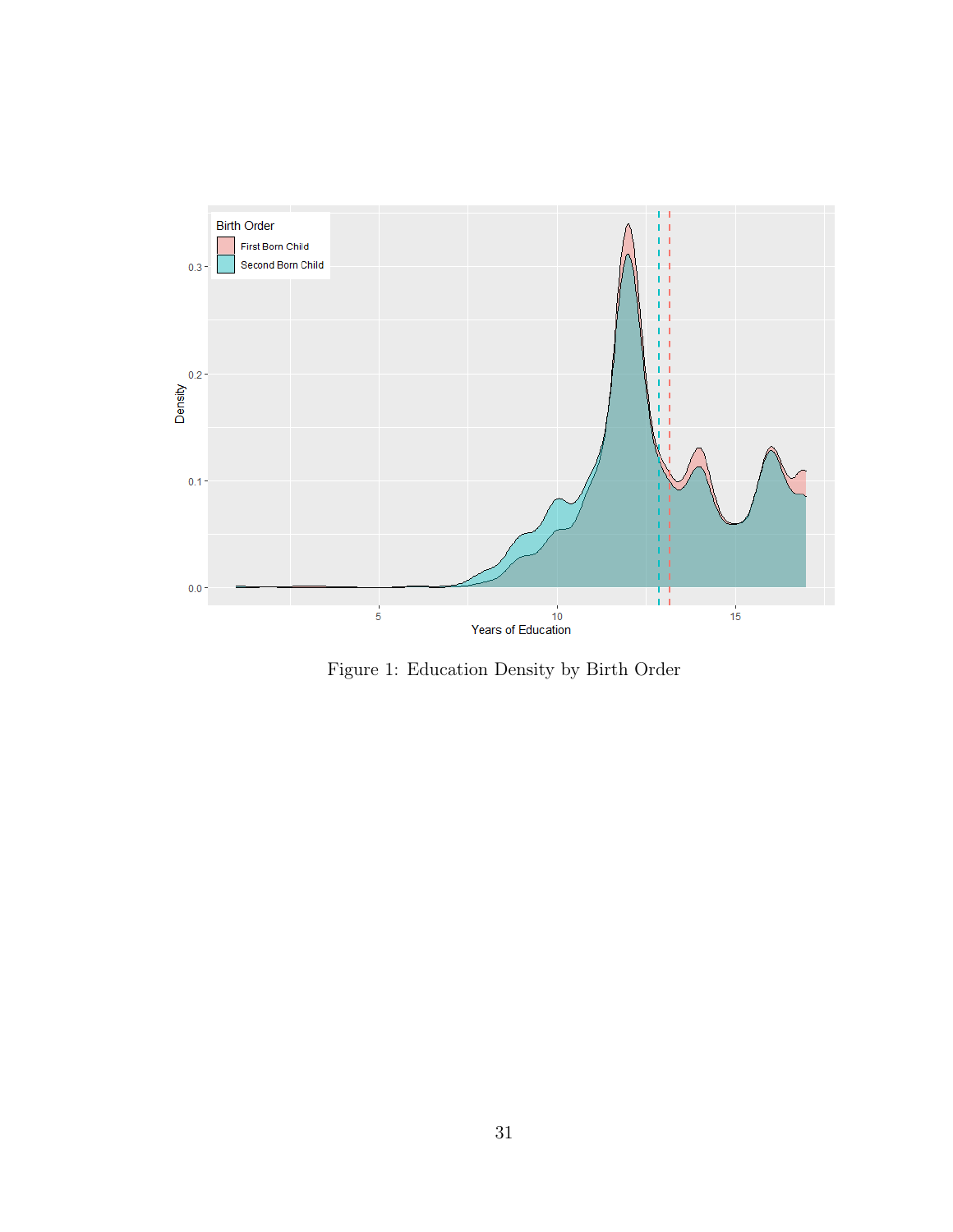# References

- <span id="page-33-0"></span>Almond, D., & Currie, J. (2011). Killing Me Softly: The Fetal Origins Hypothesis. Journal of Economic Perspectives, 25 (3), 153–72.
- <span id="page-33-5"></span>Almond, D., Currie, J., & Duque, V. (2018). Childhood Circumstances and Adult Outcomes: Act II. Journal of Economic Literature, 56 (4), 1360–1446.
- <span id="page-33-6"></span>Angrist, J., Lavy, V., & Schlosser, A. (2010). Multiple Experiments for the Causal Link between the Quantity and Quality of Children. Journal of Labor Economics, 28(4), 773–823.
- <span id="page-33-3"></span>Averett, S., Argys, L., & Rees, D. (2011). Older Siblings and Adolescent Risky Behavior: Does Parenting Play a Role? *Journal of Population Economics*,  $24(3)$ , 957–978.
- <span id="page-33-7"></span>Bartik, T., & Hershbein, B. (2018). Degrees of Poverty: The Relationship between Family Income Background and the Returns to Education. SSRN Electronic Journal.
- <span id="page-33-4"></span>Black, S., Devereux, P., & Salvanes, K. (2005). The More the Merrier? The Effect of Family Composition on Children's Education. Quarterly Journal of Economics,  $120(2)$ , 669-700.
- <span id="page-33-2"></span>Blake, J. (1981). Family Size and the Quality of Children. Demography, 18 (4), 421– 442.
- <span id="page-33-1"></span>Bonesrønning, H., & Massih, S. (2011). Birth Order Effects on Young Students' Academic Achievement. The Journal of Socio-Economics, 40(6), 824–832.
- <span id="page-33-8"></span>Bulman, G., Fairlie, R., Goodman, S., & Isen, A. (2021). Parental resources and college attendance: Evidence from lottery wins. American Economic Review,  $111(4)$ , 1201–40.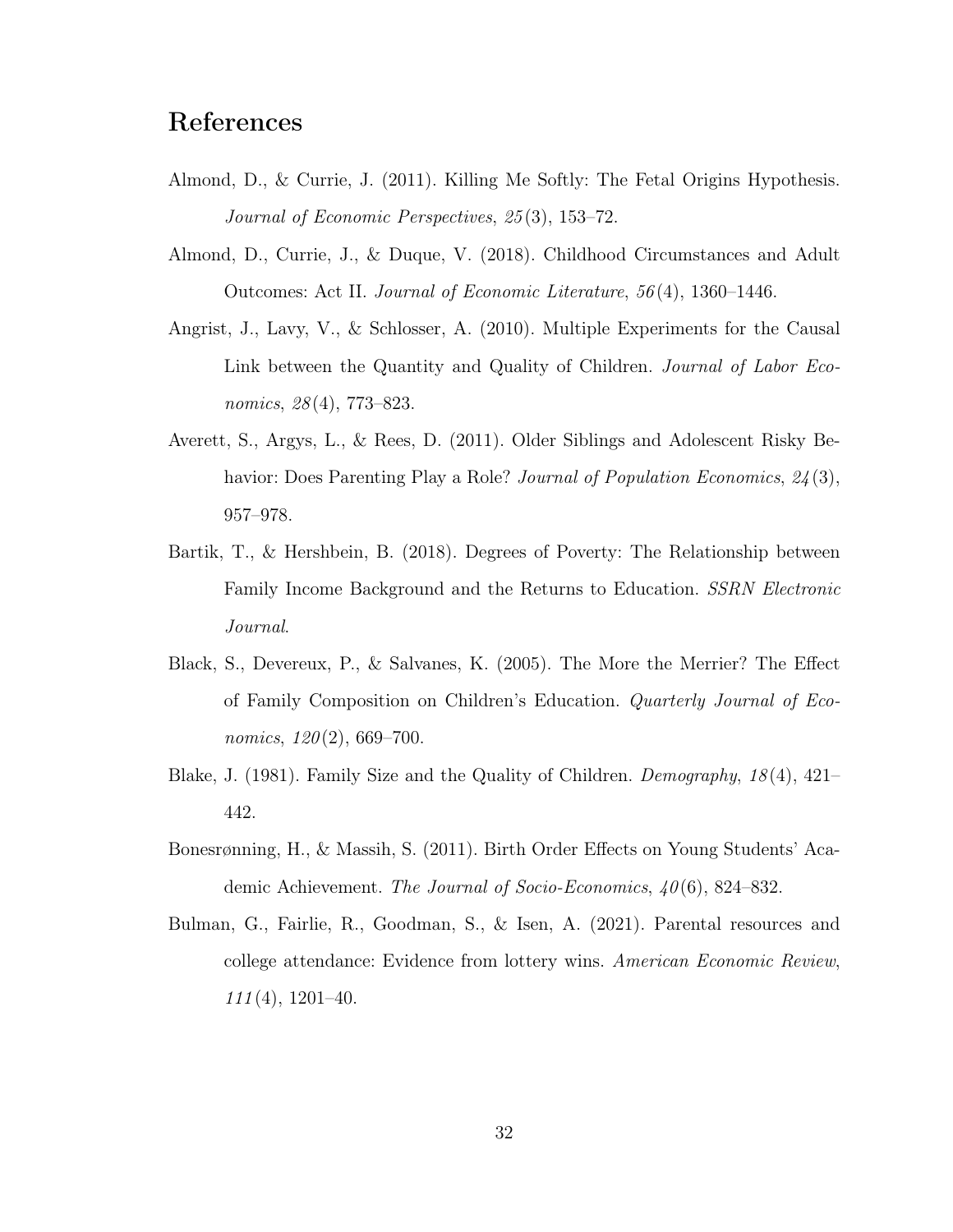- <span id="page-34-4"></span>Carneiro, P., García, I., Salvanes, K., & Tominey, E. (2021). Intergenerational Mobility and the Timing of Parental Income. Journal of Political Economy, 129 (3), 757–788.
- <span id="page-34-6"></span>Caucutt, E., & Lochner, L. (2020). Early and Late Human Capital Investments, Borrowing Constraints, and the Family. Journal of Political Economy, 128(3), 1065–1147.
- <span id="page-34-3"></span>Chetty, R., & Hendren, N. (2018). The Impacts of Neighborhoods on Intergenerational Mobility II: County-Level Estimates. The Quarterly Journal of Economics, 133 (3), 1163–1228.
- <span id="page-34-1"></span>Chetty, R., Hendren, N., Kline, P., & Saez, E. (2014). Where is the Land of Opportunity? The Geography of Intergenerational Mobility in the United States \*. The Quarterly Journal of Economics, 129 (4), 1553–1623.
- <span id="page-34-2"></span>Chetty, R., Hendren, N., Lin, F., Majerovitz, J., & Scuderi, B. (2016). Childhood Environment and Gender Gaps in Adulthood. American Economic Review,  $106(5)$ , 282–88.
- <span id="page-34-5"></span>Cunha, F., & Heckman, J. (2007). The Technology of Skill Formation. American Economic Review,  $97(2)$ , 31–47.
- <span id="page-34-7"></span>Cunha, F., Heckman, J., & Schennach, S. (2010). Estimating the Technology of Cognitive and Noncognitive Skill Formation. Econometrica, 78 (3), 883–931.
- <span id="page-34-9"></span>Cunha, F., Elo, I., & Culhane, J. (2013). Eliciting Maternal Beliefs About the Technology of Skill Formation. NBER Working Paper No. 19144.
- <span id="page-34-8"></span>De Haan, M. (2010). Birth Order, Family Size and Educational Attainment. Economics of Education Review, 29(4), 576–588.
- <span id="page-34-0"></span>De Haan, M., Plug, E., & Rosero, J. (2014). Birth Order and Human Capital Development. Journal of Human Resources,  $49(2)$ , 359–392.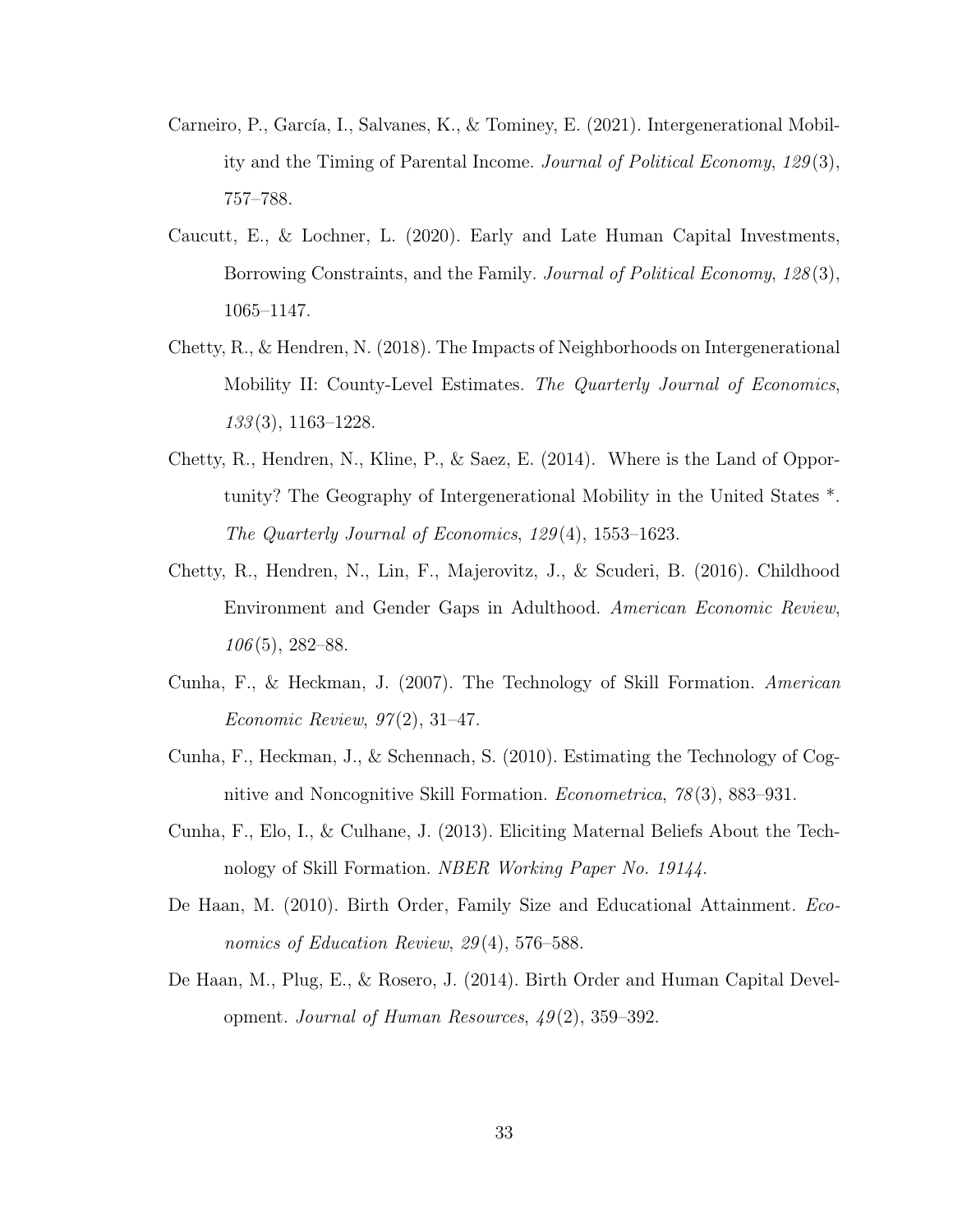- <span id="page-35-3"></span>Eirnæs, M., & Pörtner, C. (2004). Birth Order and the Intrahousehold Allocation of Time and Education. Review of Economics and Statistics, 86 (4), 1008–1019.
- <span id="page-35-2"></span>Emerson, P., & Souza, A. P. (2008). Birth Order, Child Labor, and School Attendance in Brazil. World Development, 36 (9), 1647–1664.
- <span id="page-35-0"></span>Esposito, L., Kumar, S. M., & Villaseñor, A. (2020). The Importance of Being Earliest: Birth Order and Educational Outcomes along the Socioeconomic Ladder in Mexico. Journal of Population Economics, 33 (3), 1069–1099.
- <span id="page-35-7"></span>Giustinelli, P., & Pavoni, N. (2017). The Evolution of Awareness and Belief Ambiguity in the Process of High School Track Choice [Special Issue on Human Capital and Inequality]. Review of Economic Dynamics, 25, 93–120.
- <span id="page-35-4"></span>Härkönen, J. (2013). Birth Order Effects on Educational Attainment and Educational Transitions in West Germany. European Sociological Review, 30 (2), 166–179.
- <span id="page-35-6"></span>Heckman, J., & Mosso, S. (2014). The Economics of Human Development and Social Mobility. Annual Review of Economics,  $6(1)$ , 689–733.
- <span id="page-35-9"></span>Hilger, N. G. (2016). Parental Job Loss and Children's Long-Term Outcomes: Evidence from 7 Million Fathers' Layoffs. American Economic Journal: Applied Economics,  $8(3)$ , 247–83.
- <span id="page-35-1"></span>Hotz, V. J., & Pantano, J. (2015). Strategic Parenting, Birth Order, and School Performance. Journal of Population Economics, 28 (4), 911–936.
- <span id="page-35-8"></span>Kalil, A., & Ryan, R. (2020). Parenting Practices and Socioeconomic Gaps in Childhood Outcomes. The Future of Children,  $30(1)$ , 39–54.
- <span id="page-35-5"></span>Kantarevic, J., & Mechoulan, S. (2006). Birth Order, Educational Attainment, and Earnings: An Investigation using the PSID. Journal of Human Resources,  $41(4)$ , 755–777.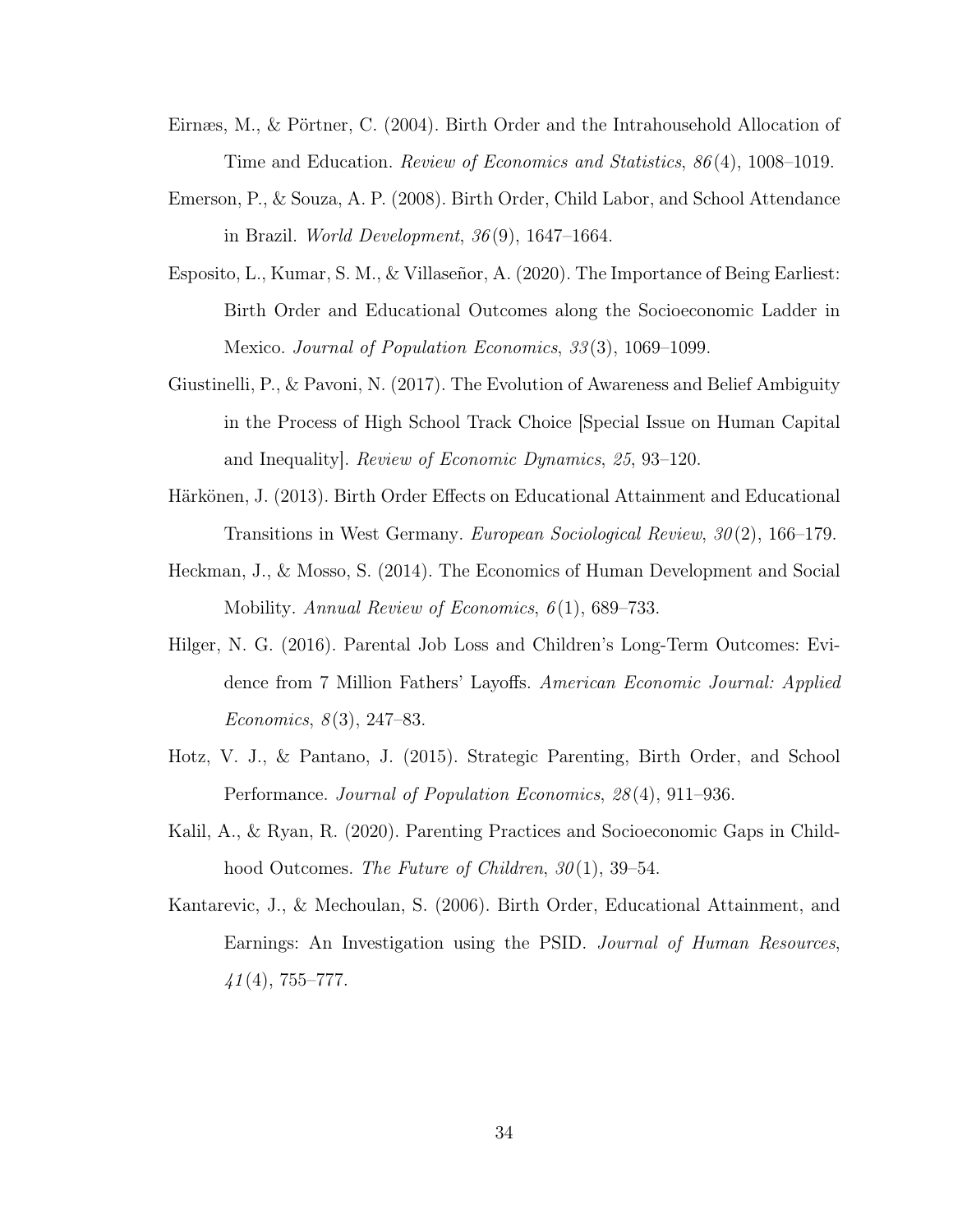- <span id="page-36-6"></span>Lafortune, J., & Lee, S. (2014). All for One? Family Size and Children's Educational Distribution under Credit Constraints. AEA Papers and Proceedings, 104(5), 365–369.
- <span id="page-36-1"></span>Lehmann, J.-Y., Nuevo-Chiquero, A., & Vidal-Fernandez, M. (2018). The Early Origins of Birth Order Differences in Children's Outcomes and Parental Behavior. Journal of Human Resources,  $53(1)$ , 123-156.
- <span id="page-36-0"></span>Lundborg, P., Nilsson, A., & Rooth, D.-O. (2014). Parental Education and Offspring Outcomes: Evidence from the Swedish Compulsory School Reform. American Economic Journal: Applied Economics, 6 (1), 253–78.
- <span id="page-36-9"></span>Maeba, K. (2017). Birth Order Effect Under a Cash Transfer Program. SSRN Electronic Journal, (August), 2000–2002.
- <span id="page-36-3"></span>Mechoulan, S., & Wolff, F. C. (2015). Intra-Household Allocation of Family Resources and Birth Order: Evidence from France using Siblings Data. Journal of Population Economics, 28 (4), 937–964.
- <span id="page-36-7"></span>Moshoeshoe, R. (2019). Birth Order Effects on Educational Attainment: Evidence from Lesotho. *Education Economics*,  $27(4)$ ,  $401-424$ .
- <span id="page-36-5"></span>Parish, W. L., & Willis, R. J. (1993). Daughters, Education and Family Budgets. Journal of Human Resources, 28 (4), 863–898.
- <span id="page-36-4"></span>Pavan, R. (2016). On the Production of Skills and the Birth Order Effect. Journal of Human Resources, 51 (3), 699–726.
- <span id="page-36-2"></span>Price, J. (2008). Parent-Child Quality Time: Does Birth Order Matter? Journal of Human Resources, 43 (1), 240–265.
- <span id="page-36-8"></span>Tenikue, M., & Verheyden, B. (2010). Birth Order and Schooling: Theory and Evidence from Twelve Sub-Saharan Countries. Journal of African Economies,  $19(4)$ , 459-495.